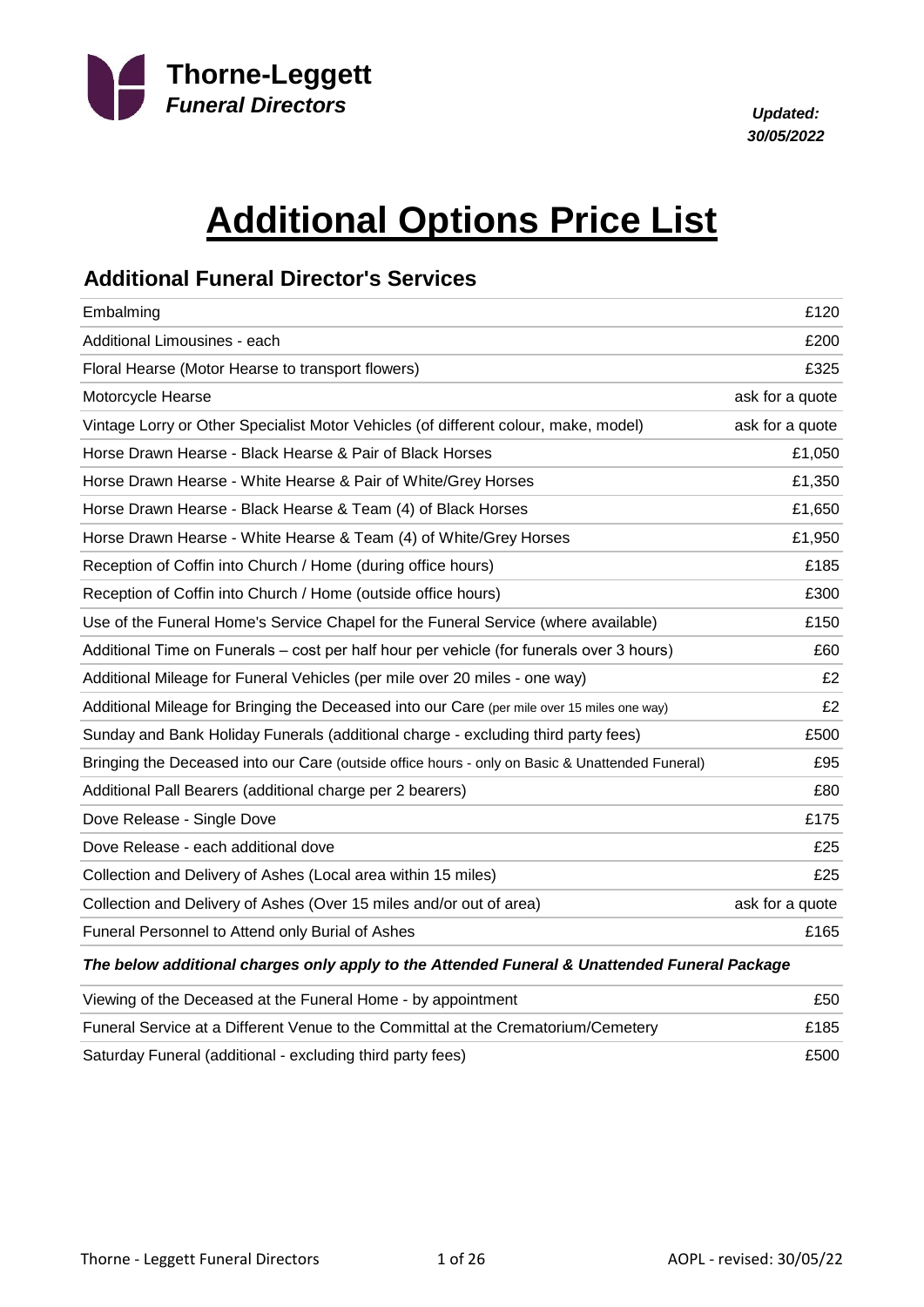## **International Repatriation - Funeral Director's Services**

| <b>Professional Services</b>                                                                 | £1,100 |
|----------------------------------------------------------------------------------------------|--------|
| Collecting and Transporting the Deceased                                                     | £275   |
| Care of the Deceased                                                                         | £400   |
| <b>Embalming for Repatriation</b>                                                            | £200   |
| Wrapping/Crating of the Coffin or Casket                                                     | £150   |
| Vehicle Charge (transfer to local airport within 20 miles)                                   | £250   |
| Zinc Lining of a coffin                                                                      | £350   |
| Zinc Lining of a coffin (with glass viewing panel)                                           | £400   |
| Hearse, Funeral Director and Staff for a Local Funeral Service (weekday - normal hours)      | £500   |
| Hearse, Funeral Director and Staff for a Local Funeral Service (weekday - evening)           | £600   |
| Hearse, Funeral Director and Staff for a Local Funeral Service (Saturday)                    | £750   |
| Hearse, Funeral Director and Staff for a Local Funeral Service (Sunday or Bank Holidays)     | £850   |
| Additional mileage for funeral vehicles (per mile over 15 miles)                             | £2     |
| Additional mileage (funeral vehicles or bringing the deceased into our care - over 15 miles) | £2     |
|                                                                                              |        |

## **Celebration of Life - Memorial Service**

| Celebration of Life Memorial Service Package (incl. VAT - excluding Disbursements) | £480     |
|------------------------------------------------------------------------------------|----------|
| Orders of Service (50 copies)                                                      | £120     |
| <b>Personalised Flowers</b>                                                        | from £40 |
| Canvas Print with a picture of your loved one (20" x 30")                          | £75      |
| Dove Release - single dove                                                         | £175     |
| Dove Release - each additional dove                                                | £25      |
| Memory Pins for guests (10 pins)                                                   | £25      |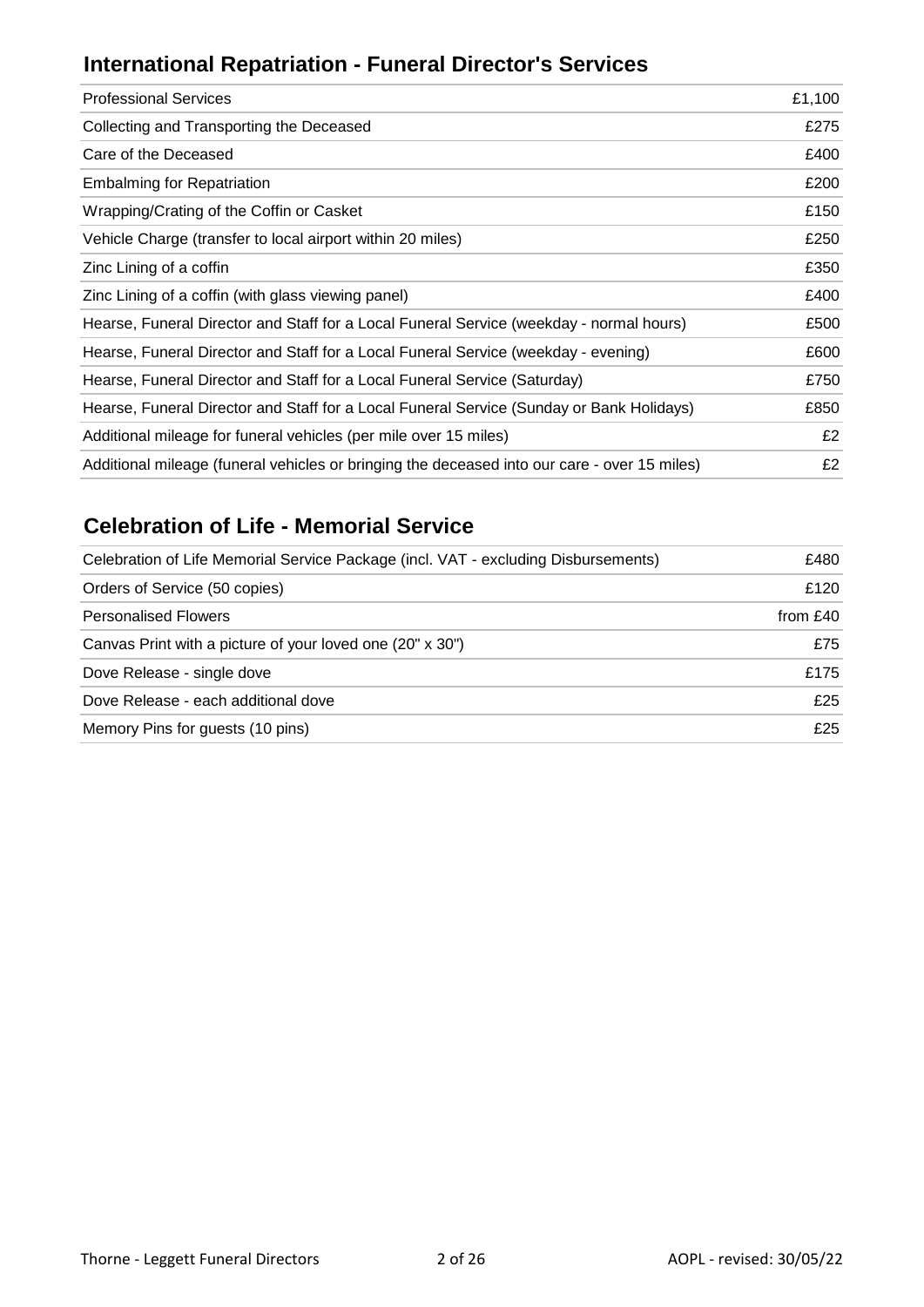## **Coffins & Caskets**

*\* indicates Limited Sizes Available*

| <b>Heartwood - Traditional Wooden Coffins</b>                                        |        |
|--------------------------------------------------------------------------------------|--------|
| Westminster - Solid Oak                                                              | £695   |
| Westminster - Solid Mahogany                                                         | £695   |
| Surrey - Solid Oak                                                                   | £675   |
| Surrey - Solid Mahogany                                                              | £675   |
| Selby - Solid Oak                                                                    | £600   |
| Selby - Solid Sapele                                                                 | £600   |
| Windsor - Classic Oak                                                                | £550   |
| Windsor - Classic Mahogany                                                           | £550   |
| Worcester - Oak Veneer                                                               | £425   |
| Worcester - Mahogany Veneer                                                          | £425   |
| Rochester - Oak Veneer                                                               | £350   |
| York - Oak Effect Foil Veneer                                                        | £275   |
| Oxford - White                                                                       | £500   |
| <b>Oxford - Contemporary Coloured Coffins</b>                                        | £550   |
| Buckingham - Solid Mahogany                                                          | £1,800 |
| Canterbury - Solid Oak                                                               | £1,750 |
| Royal - Solid White Walnut *                                                         | £2,500 |
| Equinox - Solid Ebiara Hardwood *                                                    | £2,000 |
| Imperial - Solid Larch Hardwood *                                                    | £1,300 |
| Vatican "Last Supper" - Solid Wood *                                                 | £1,300 |
| Turin "Last Supper" - Oak Veneer                                                     | £650   |
| Trinity Head of Mary - Solid Oak *                                                   | £1,650 |
| Trinity Head of Christ - Solid Oak *                                                 | £1,650 |
| Non-Spec Change to Coffin - spray white, change of handles, etc. (additional charge) | £100   |
| <b>Country Range Coffins &amp; Caskets</b>                                           |        |
| English Willow - Personalised Wicker Coffins                                         | £950   |
| Banana Leaf - Coffin Shape *                                                         | £825   |
| Banana Leaf - Casket Shape *                                                         | £825   |
| Water Hyacinth - Coffin *                                                            | £775   |
| Water Hyacinth - Half Round Square Casket *                                          | £775   |
| Premium Wicker Coffin - Golden or Grey *                                             | £750   |
| Premium Bamboo Coffin *                                                              | £550   |
| Swaledale Coffin - Natural or Limestone *                                            | £800   |
| Natural Seagrass Coffin *                                                            | £700   |
| <b>Brighton - Solid Pine</b>                                                         | £650   |
| Woodland Whitby - Oak-style Veneer                                                   | £500   |
| Cardboard Coffin *                                                                   | £400   |
| <b>Woodland Memorial Pack</b>                                                        | £80    |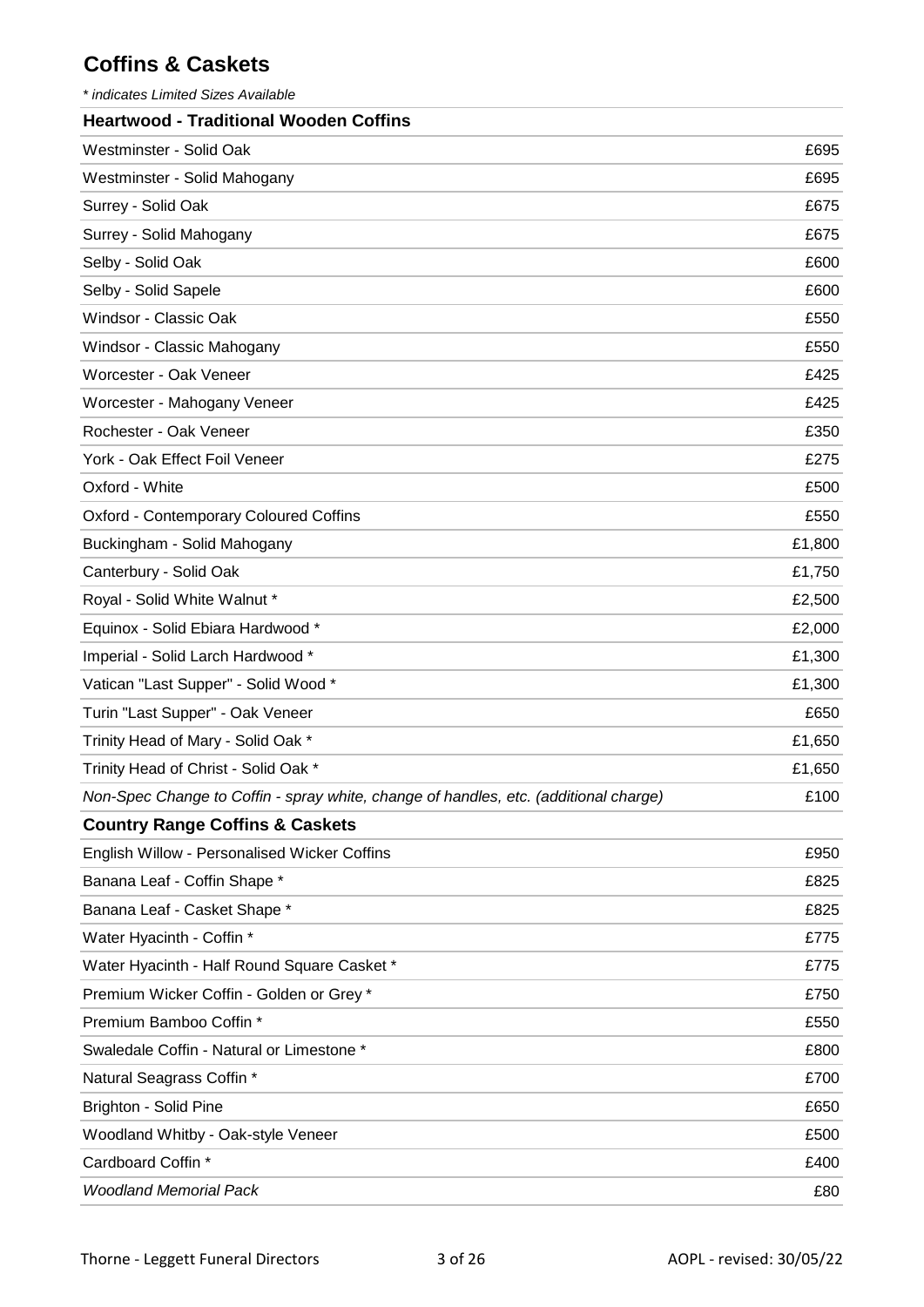#### **Guardian American-style Caskets**

| Senate - Solid Mahogany *                    | £4,100 |
|----------------------------------------------|--------|
| Viscount - Solid Mahogany *                  | £4,000 |
| Sandringham - Solid Cherry Wood *            | £3,600 |
| Winston - Cherry Wood Veneer *               | £2,900 |
| Belgrave - Burl Wood Veneer *                | £2,800 |
| Ambassador Cherry - Solid Cherry Wood *      | £2,750 |
| Tribute Hardwood - Solid Hardwood *          | £2,500 |
| Essence - Solid Alder Wood *                 | £2,400 |
| Harvest Oak - Solid Oak *                    | £2,300 |
| Passion of Christ (Wood) - Solid Paulownia * | £2,200 |
| Heritage - Solid Paulownia *                 | £2,100 |
| Heritage Plus - Solid Paulownia *            | £2,300 |
| Madison - Solid Paulownia *                  | £2,000 |
| Proventus Paulownia - Solid Paulownia *      | £1,950 |
| Stewart - Solid Paulownia *                  | £1,900 |
| Eurocraft - Solid Paulownia *                | £1,850 |
| Virginia - Solid Paulownia *                 | £1,800 |
| Wellington - Solid Paulownia *               | £1,700 |
| Classic Copper Solid Copper *                | £5,500 |
| Paragon Gold - Solid Bronze *                | £5,300 |
| Blue Rise - Stainless Steel *                | £2,800 |
| Passion of Christ (Metal) - 18 gauge Steel * | £2,400 |
| Coral Jewel - 18 gauge Steel *               | £2,200 |
| Indigo - 18 gauge Steel *                    | £2,100 |
| Churchill - 18 gauge Steel *                 | £2,000 |
| Stella Quartz - 18 gauge Steel *             | £1,900 |
| Devotion - 18 gauge Steel *                  | £1,800 |
| Nightfall Silver - 18 gauge Steel *          | £1,750 |
| Sunstone - 18 gauge Steel *                  | £1,700 |
| Topaz - 18 gauge Steel *                     | £1,650 |
| Dynasty - 18 gauge Steel *                   | £1,600 |
| Eternal Rose - 18 gauge Steel *              | £1,550 |
| Mercedes - 18 gauge Steel *                  | £1,500 |
| Apollo Silver - 18 gauge Steel *             | £1,400 |
| Apollo White - 18 gauge Steel *              | £1,400 |
| Neptune Orchid - 20 gauge Steel *            | £1,300 |
| Neptune Blue - 20 gauge Steel *              | £1,300 |
| Neptune White - 20 gauge Steel *             | £1,300 |
| Neptune Silver - 20 gauge Steel *            | £1,300 |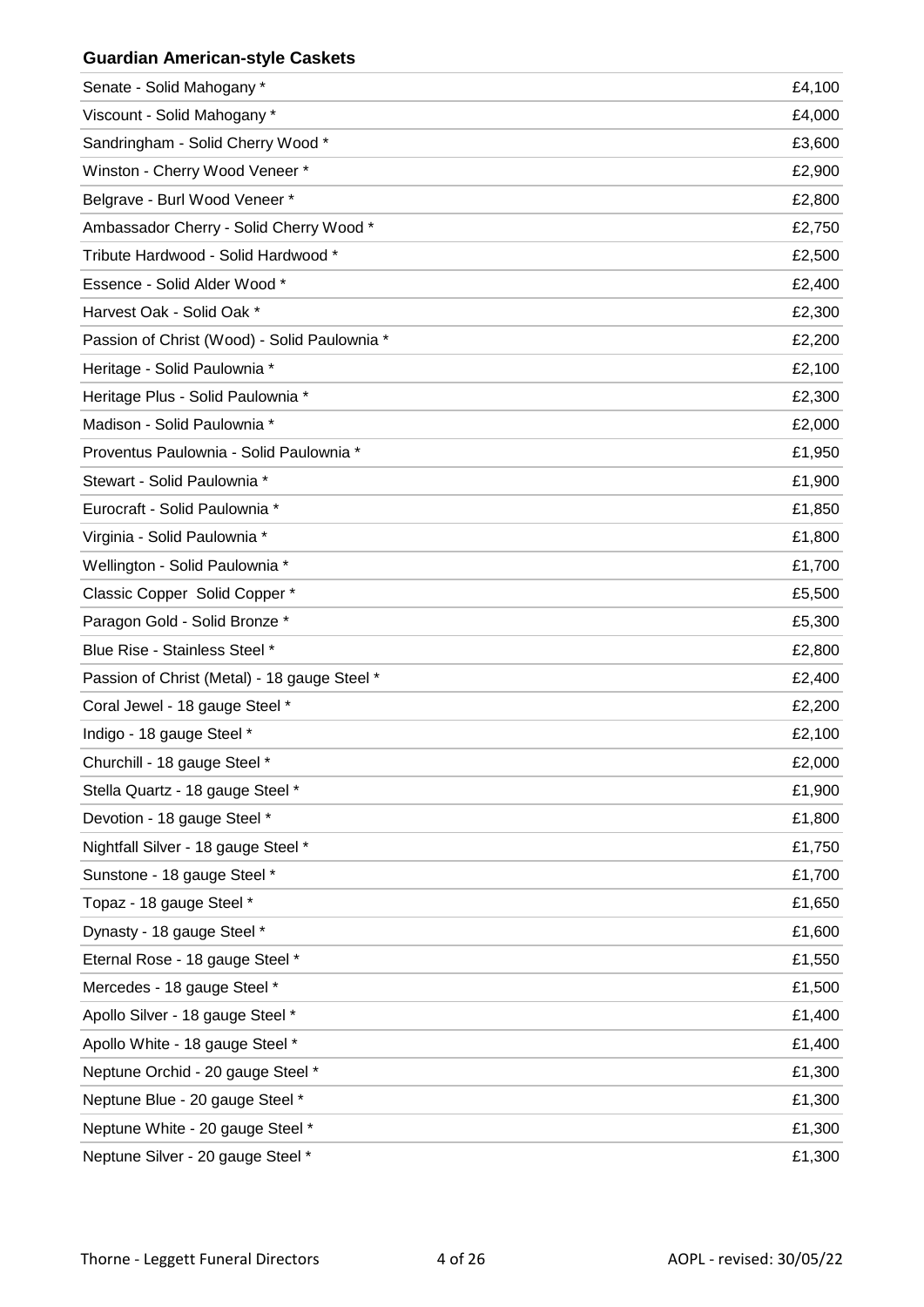#### **Reflections Personalised Picture Coffins**

| Reflections Coffin                    | £750 |
|---------------------------------------|------|
| Pathway Coffin                        | £900 |
| Printed Interiors (additional charge) | £200 |
| <b>Reflections Casket</b>             | £750 |

#### **Temporary Wooden Grave Crosses and Grave Markers**

| Large Grave Cross - Oak or Mahogany (4' 6") | £110 |
|---------------------------------------------|------|
| Small Grave Cross - Oak or Mahogany (3' 6") | £80  |
| Temporary Grave Marker - Oak or Mahogany    | £90  |
| Small Grave Marker - Oak or Mahogany        | £70  |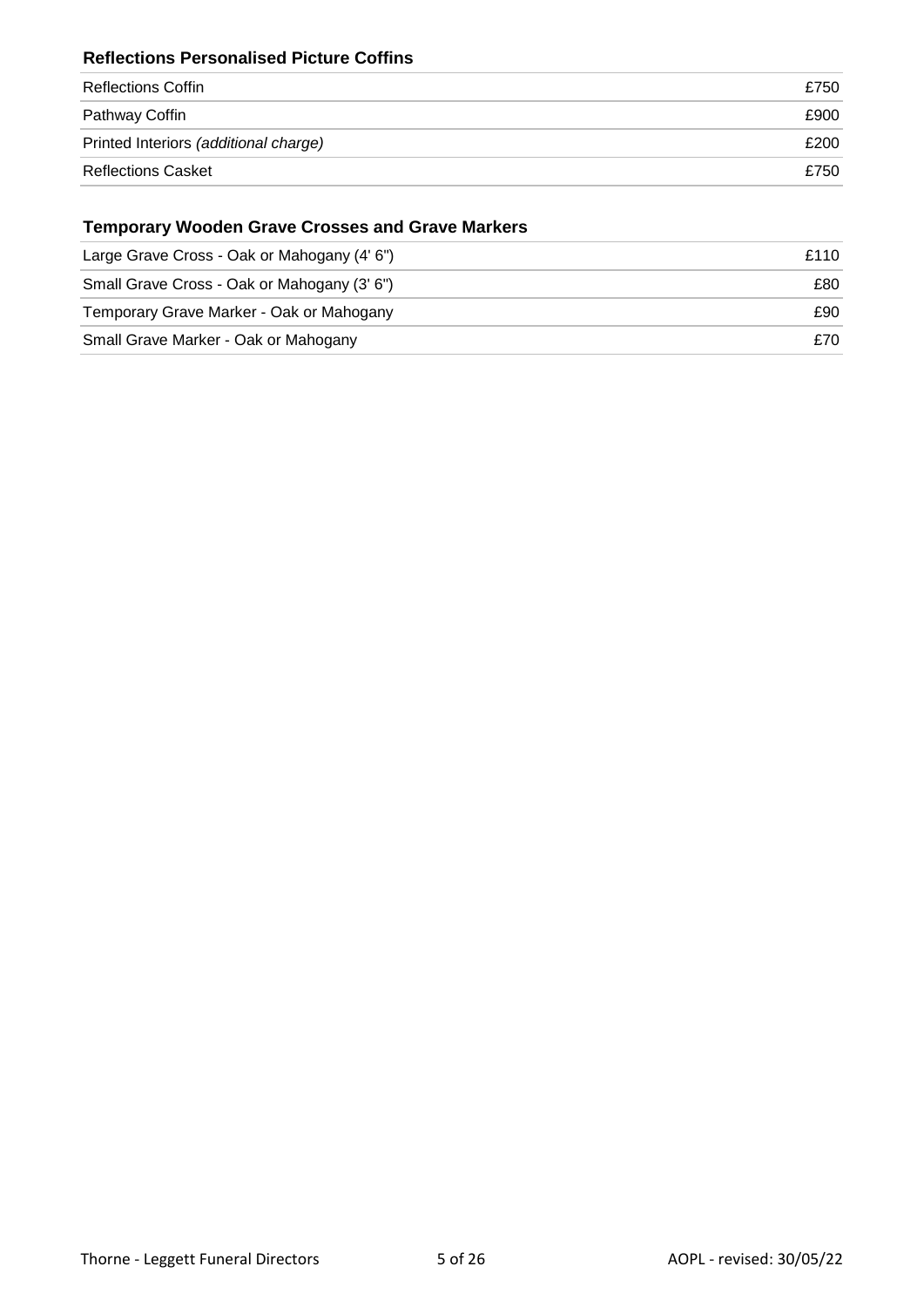## **Forever Urns - Urns, Ashes Caskets, Keepsakes and Jewellery Urns**

*Please Note: Ashes Caskets, Urns, Keepsakes and Ashes Jewellery that are purchased and/or invoiced as part of a funeral service are VAT exempt. Ashes Caskets, Urns, Keepsakes and Ashes Jewellery purchased full full funeral service, VAT will apply (currently 20%) and will be added to the price shown. Prices shown do not include VAT.*

| Florence                                       | £500 |
|------------------------------------------------|------|
| <b>Thames</b>                                  | £230 |
| Dart                                           | £240 |
| Spey                                           | £250 |
| <b>Classic Marble</b>                          | £200 |
| Grey Marble (FP: SU 6783)                      | £189 |
| Black Marble (FP: SU 2981)                     | £189 |
| Dark Sand Marble (FP: SU 2980)                 | £189 |
| In Flight Urn                                  | £475 |
| <b>Canadian Heart Stone</b>                    | £395 |
| Love Forever Urn                               | £375 |
| Sovereign                                      | £195 |
| Orchid                                         | £220 |
| <b>Blue Harvest</b>                            | £230 |
| Marble White                                   | £260 |
| <b>Pink Rose</b>                               | £265 |
| <b>Peaceful Grace</b>                          | £185 |
| Golden Teardrop                                | £325 |
| Peace, Love and Remembrance                    | £315 |
| Reflections Ashes Casket - all designs         | £200 |
| Reflections Glitter Ashes Casket - all colours | £250 |
| Pathways Personalised Ashes Casket             | £235 |
| Lava Urn                                       | £310 |
| Pebble Lava Urn                                | £295 |
| Celest Blue/Gold Heart (FP: FPU 001)           | £329 |
| Celest Black/Grey Heart (FP: FPU 004)          | £329 |
| Celest Blue/Gold (FP: FPU 005)                 | £329 |
| Celest Black/Grey (FP: FPU 008)                | £329 |
| Celest Ivory/Red (FP: FPU 010)                 | £329 |
| Celest Blue/Blue (FP: FPU 011)                 | £329 |
| Memory Bench - Small                           | £450 |
| Memory Bench - Medium                          | £535 |
| Memory Bench - Large                           | £600 |
| Memory Bench - Extra Large                     | £685 |
| Memory Bench - Engraving                       | £100 |
| Crystal "Lava Stone" Urn (GU 700)              | £239 |
| Lotus Stainless Steel Urn (FP: RVS Lotus)      | £699 |
| <b>Woodland Memorial Tree Pack</b>             | £80  |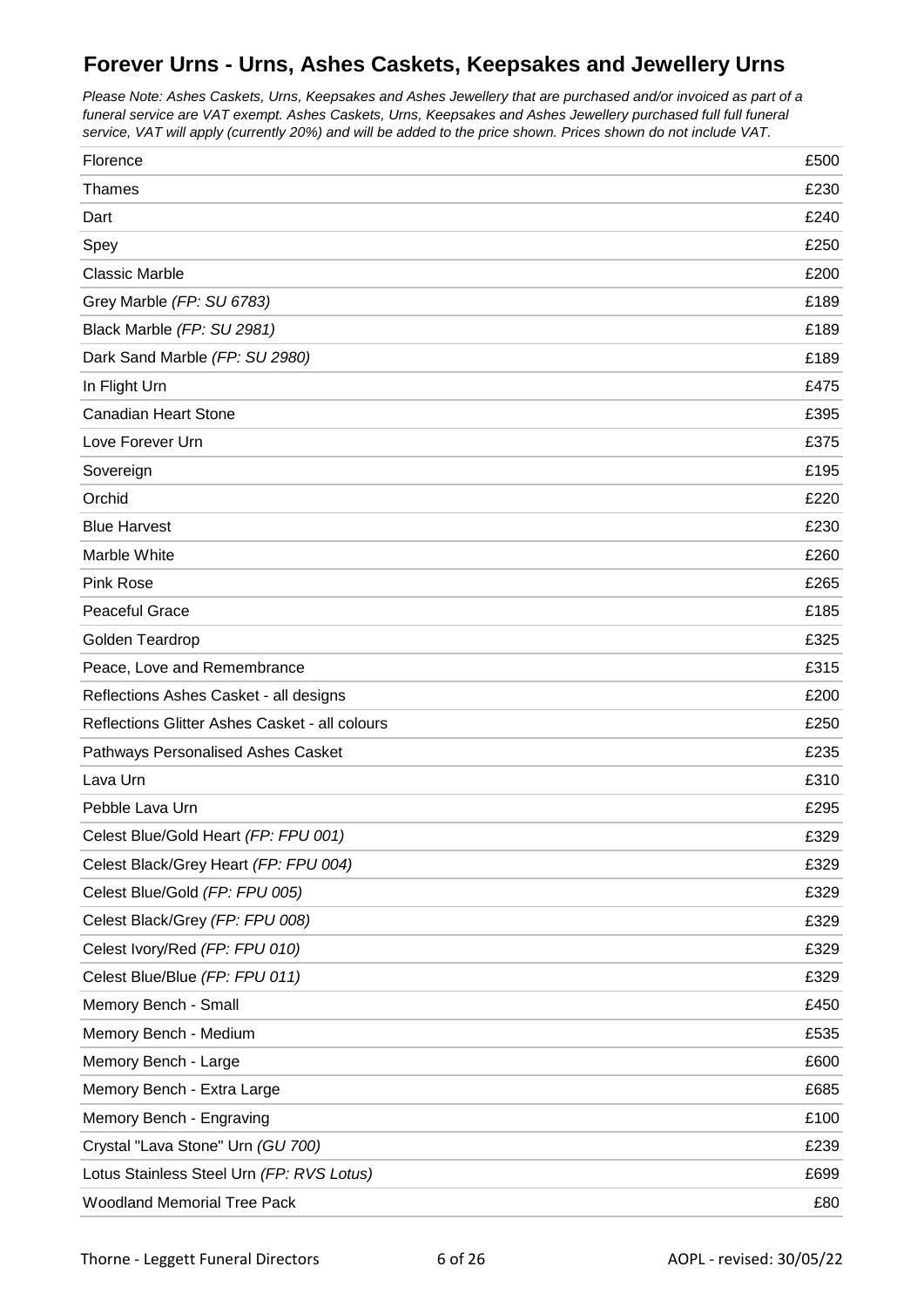| Compton - Solid Oak                                 | £135 |
|-----------------------------------------------------|------|
| Hilda - Solid Paulownia                             | £115 |
| Lesbury - Oak Veneer                                | £125 |
| Oswald - Solid Paulownia                            | £105 |
| Double Heartwood (Compton, Hilda, Lesbury, Oswald)  | £225 |
| Leaf Urns (all styles and colours)                  | £90  |
| English Willow Ashes Caskets (all styles / colours) | £185 |
| <b>Chestnut Willow</b>                              | £150 |
| Natural Light Willow                                | £150 |
| Seagrass                                            | £140 |
| Bamboo                                              | £135 |
| Banana Leaf                                         | £125 |
| Water Hyacinth                                      | £125 |
| Swaledale Woollen Ashes Casket (all colours)        | £190 |
| Nature Urn (all colours)                            | £105 |
| Geos (FP: BU 303)                                   | £185 |
| Olea (FP: BU 307)                                   | £125 |
| Beige Bio Urn (FP: BU 322)                          | £79  |
| Brown Bio Urn (FP: BU 322)                          | £79  |
| Bamboo Eco-Burial Urn (FP: BU 501)                  | £79  |
| Journey - all colours                               | £100 |
| Nu (FP: BU 301)                                     | £125 |
| Oceanus (FP: BU 305)                                | £125 |
| Samsara (FP: BU 302)                                | £125 |
| Cuarzo (FP: BU 304)                                 | £125 |
| Arenae (FP: BU 306)                                 | £125 |
| Ivory Bio Urn (FP: BU 311)                          | £105 |
| Cherry Bio Urn (FP: BU 313)                         | £105 |
| Standard Scatter Tube - Large                       | £30  |
| Standard Scatter Tube - Keepsake                    | £15  |
| Reflections Scatter Tube - Large                    | £100 |
| Reflections Scatter Tube - Keepsake                 | £75  |
| <b>TOLAD Scattering Pole</b>                        | £150 |
| <b>Gold Heart</b>                                   | £65  |
| <b>Red Velvet Heart</b>                             | £65  |
| Pink Rose Heart                                     | £65  |
| Marble White Heart                                  | £65  |
| Blue Harvest Urn Keepsake                           | £60  |
| Orchid Urn Keepsake                                 | £60  |
| Marble White Urn Keepsake                           | £60  |
| Strength Urn Keepsake                               | £60  |
| In Flight Keepsake                                  | £155 |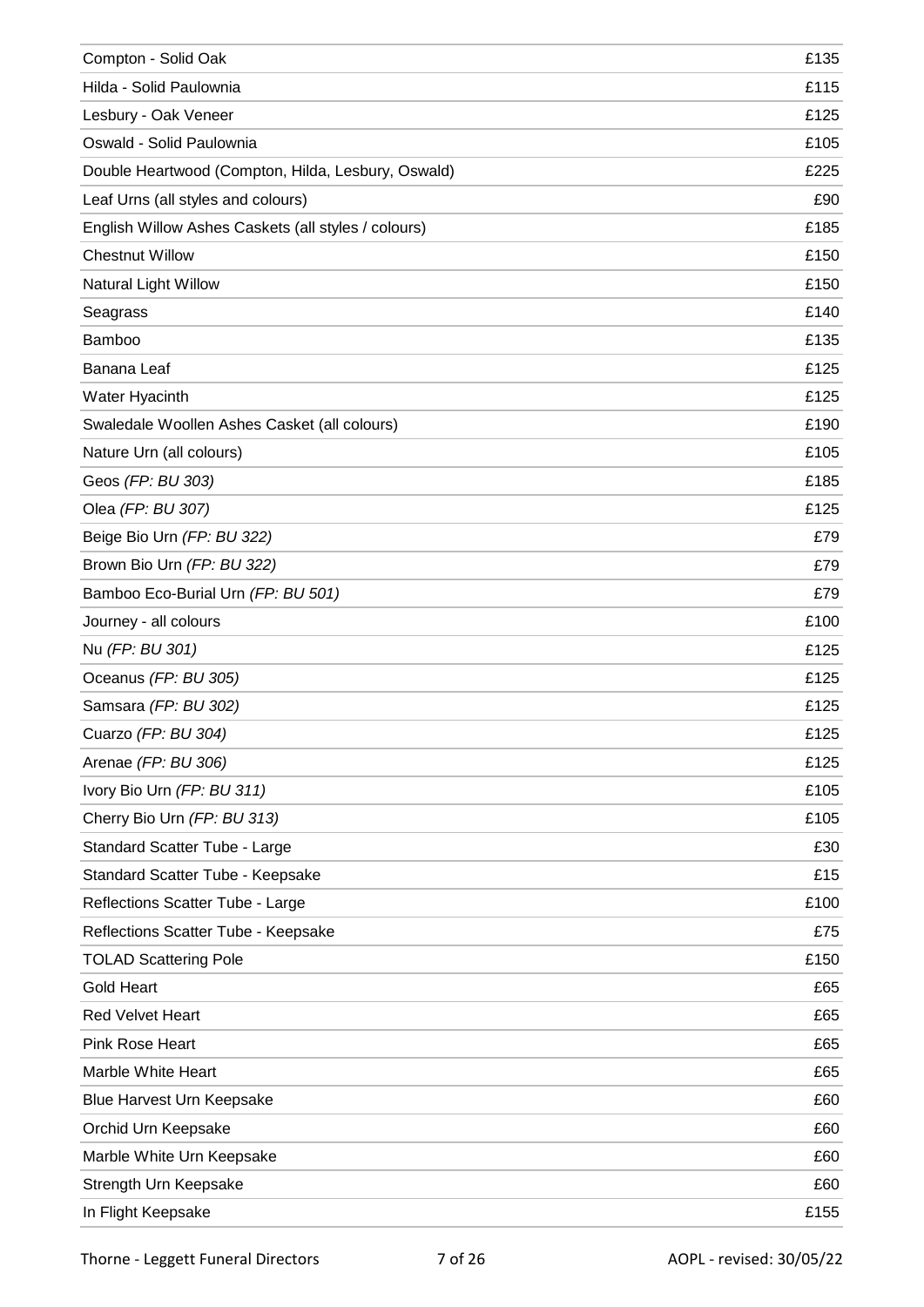| Canadian Heart Stone Keepsake                                                           | £145 |
|-----------------------------------------------------------------------------------------|------|
| Love Forever Keepsake                                                                   | £165 |
| Canadian Shell Keepsake                                                                 | £170 |
| Memory Stone Keepsake (Mum or Dad)                                                      | £150 |
| Marble Rose Keepsake                                                                    | £350 |
| Marble Rose Tealight Keepsake                                                           | £175 |
| Marble Round Pebble Keepsake                                                            | £250 |
| Cuddle Stone - Memories in Gold (FP: KK 031)                                            | £58  |
| Cuddle Stone - Steel Grey (FP: KK 032)                                                  | £58  |
| Cuddle Stone - Remember (FP: KK 034)                                                    | £58  |
| Cuddle Stone - Glossy White (FP: KK 007)                                                | £50  |
| Cuddle Stone - Glossy Black (FP: KK 018)                                                | £50  |
| Cuddle Stone - Glossy Dark Blue (FP: KK 009)                                            | £50  |
| Cuddle Stone - Glossy Light Blue (FP: KK 008)                                           | £50  |
| Cuddle Stone - Glossy Red (FP: KK 003)                                                  | £50  |
| Cuddle Stone - Matt Pink (FP: KK 022)                                                   | £50  |
| Cuddle Stone - Glossy Sand Colour (FP: KK 011)                                          | £50  |
| Cuddle Stone - Glossy Violet (FP: KK 014)                                               | £50  |
| <b>Silver Droplet Pendant</b>                                                           | £250 |
| <b>Chamber Pendant</b>                                                                  | £250 |
| Love Heart Pendant                                                                      | £250 |
| <b>Cross Pendant</b>                                                                    | £250 |
| Chain (Sterling Silver)                                                                 | £100 |
| <b>Teardrop Necklace</b>                                                                | £225 |
| <b>Heart Necklace</b>                                                                   | £225 |
| Mini Urn Necklace                                                                       | £225 |
| Modern Pendant with zirconium gems (AH 012)                                             | £180 |
| Circle Heart Pendant with zirconium gems (AH 093)                                       | £280 |
| Cross Gem Pendant with zirconium gems (AH 081)                                          | £195 |
| Christian Fish Pendant (AH 055)                                                         | £115 |
| 50cm Sterling Silver Chain (50cm Necklace Chain)                                        | £40  |
| Embrace Bracelet - Bold Braided Cognac Leather (FPU601)                                 | £80  |
| Embrace Bracelet - Bold Braided Brown Leather (FPU602)                                  | £80  |
| Embrace Bracelet - Double Braid Cognac Leather (FPU605)                                 | £80  |
| Embrace Bracelet - Double Braid Brown Leather (FPU606)                                  | £80  |
| Embrace Bracelet - Thin Braided Cognac Leather (FPU603)                                 | £80  |
| Embrace Bracelet - Thin Braided Brown Leather (FPU604)                                  | £80  |
| Text Engraving (names, dates, verse) onto urns and ashes caskets (if applicable)        | £25  |
| Image Engraving (image, photo, logo, crest) onto urns and ashes caskets (if applicable) | £35  |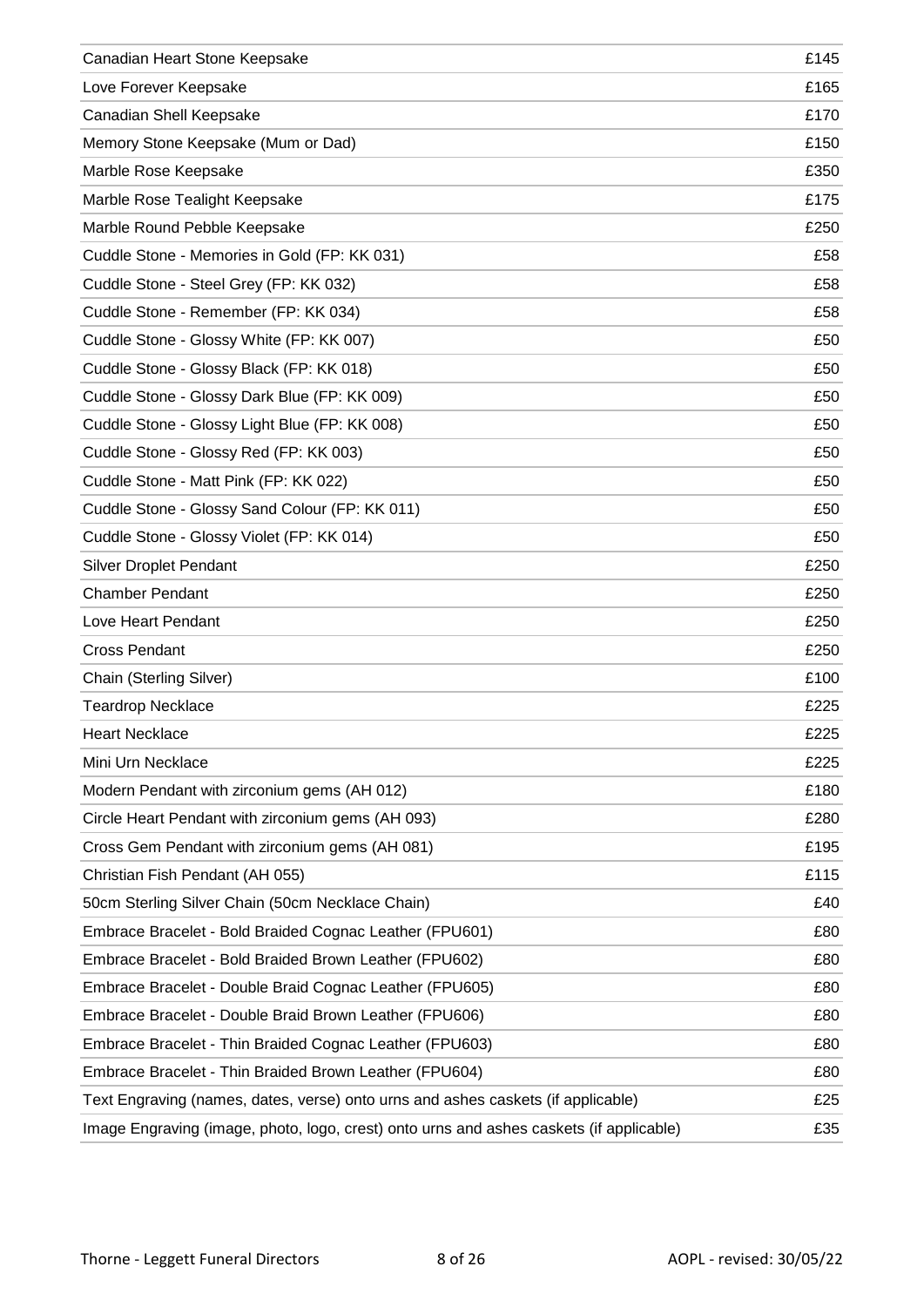| <b>Ashes Into Glass</b>              |      |
|--------------------------------------|------|
| Round Pendant - Sterling Silver      | £245 |
| Round Pendant - 9ct Gold             | £475 |
| Round Pendant - White Gold           | £495 |
| Heart Pendant - Sterling Silver      | £295 |
| Heart Pendant - 9ct Gold             | £495 |
| <b>Heart Pendant - White Gold</b>    | £525 |
| Earrings - Sterling Silver           | £195 |
| Earrings - 9ct Gold                  | £345 |
| Earrings - White Gold                | £395 |
| Tribute Ring - Sterling Silver       | £295 |
| Tribute Ring - 9ct Gold              | £445 |
| Tribute Ring - White Gold            | £475 |
| Heart Ring - Sterling Silver         | £325 |
| Heart Ring - 9ct Gold                | £475 |
| Heart Ring - White Gold              | £495 |
| <b>Cufflinks - Sterling Silver</b>   | £395 |
| Cufflinks - 9ct Gold                 | £795 |
| Cufflinks - White Gold               | £845 |
| Signet Ring - Sterling Silver        | £345 |
| Signet Ring - 9ct Gold               | £495 |
| Signet Ring - White Gold             | £525 |
| Paperweight                          | £195 |
| Charm Bead - Sterling Silver         | £125 |
| Charm Bead - 9ct Gold                | £175 |
| Charm Bead - White Gold              | £195 |
| Halo Tribute Ring - Sterling Silver  | £395 |
| Halo Tribute Ring - 9ct Gold         | £695 |
| Halo Tribute Ring - White Gold       | £725 |
| Halo Heart Ring - Sterling Silver    | £425 |
| Halo Heart Ring - 9ct Gold           | £725 |
| Halo Heart Ring - White Gold         | £775 |
| Halo Signet Ring - Sterling Silver   | £445 |
| Halo Signet Ring - 9ct Gold          | £745 |
| Halo Signet Ring - White Gold        | £795 |
| Halo Round Pendant - Sterling Silver | £395 |
| Halo Round Pendant - 9ct Gold        | £775 |
| Halo Round Pendant - White Gold      | £795 |
| Halo Heart Pendant - Sterling Silver | £445 |
| Halo Heart Pendant - 9ct Gold        | £795 |
| Halo Heart Pendant - White Gold      | £825 |
| Halo Cufflinks - Sterling Silver     | £545 |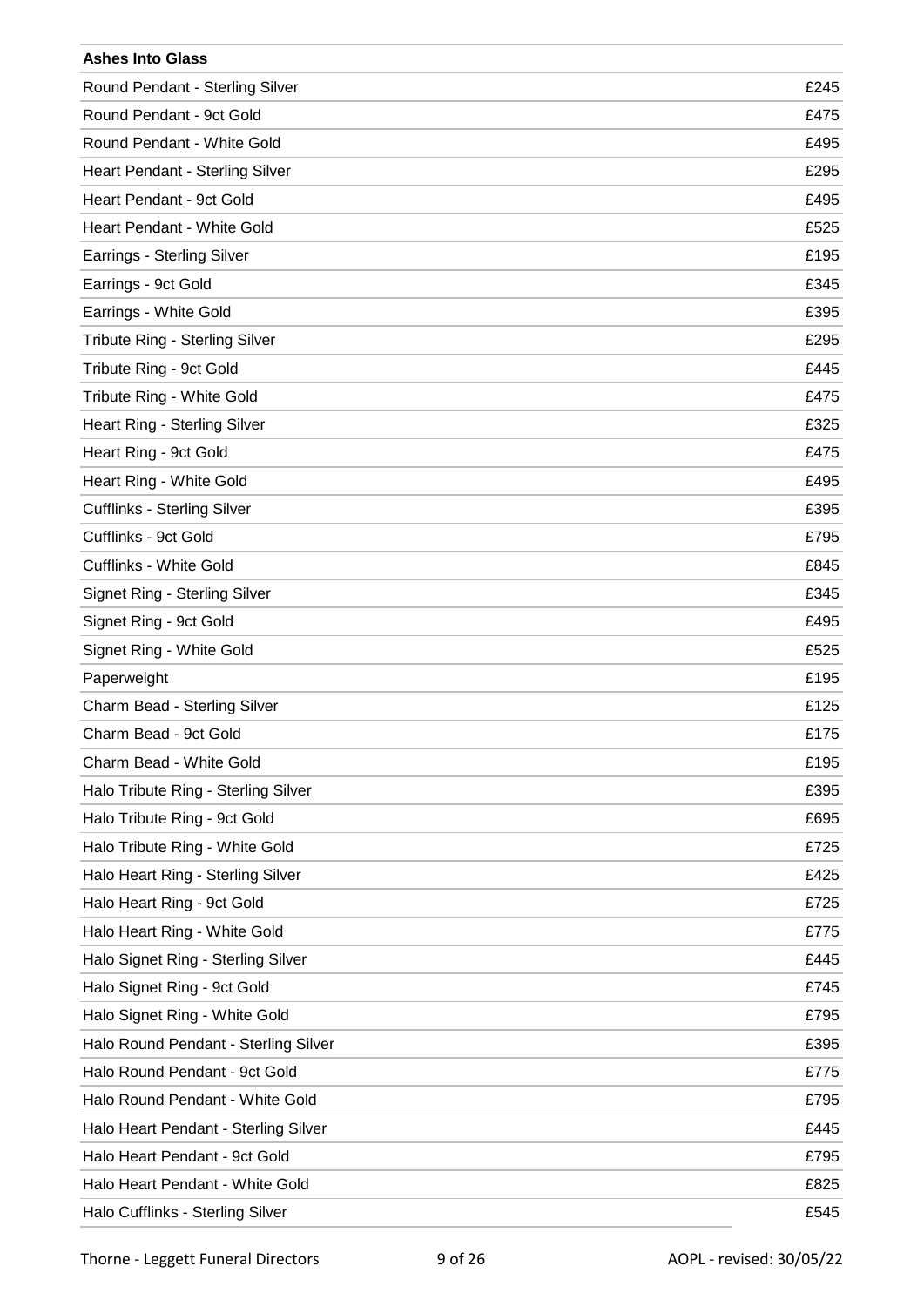| Halo Cufflinks - 9ct Gold       | £1.095 |
|---------------------------------|--------|
| Halo Cufflinks - White Gold     | £1.195 |
| Halo Earrings - Sterling Silver | £295   |
| Halo Earrings - 9ct Gold        | £545   |
| Halo Earrings - White Gold      | £595   |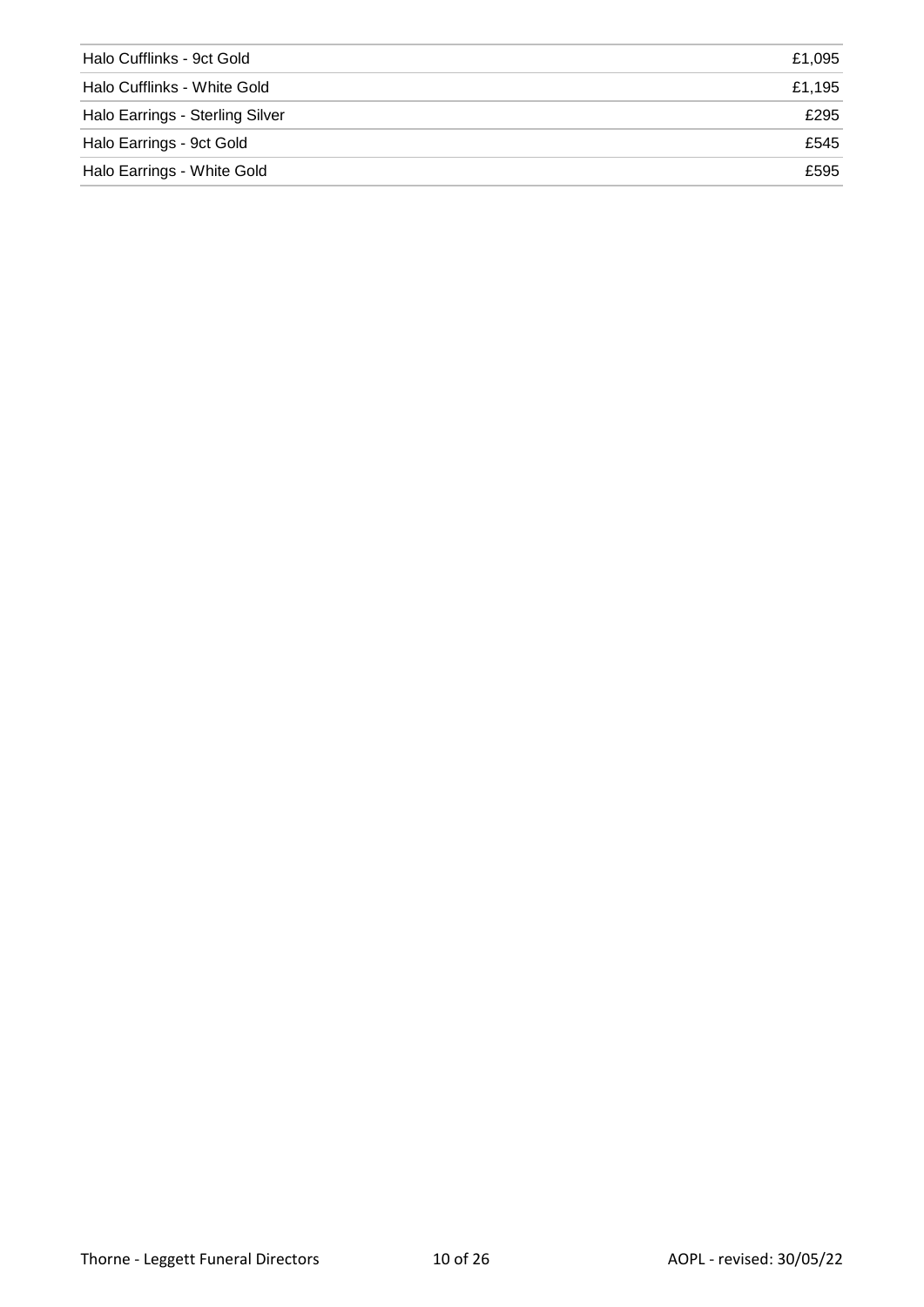## **Children's Funeral Services - Funeral Director's Services**

*Our basic Funeral Director's Services are provide free of charge for children who have not yet reached the age of 18 years - excluding the cost of the coffin or casket, any additional services or products, and disbursements, as applicable.*

| Embalming                                                                                | £120            |
|------------------------------------------------------------------------------------------|-----------------|
| Limousines - each                                                                        | £200            |
| <b>Floral Hearse</b>                                                                     | £325            |
| Motorcyle Hearse                                                                         | ask for a quote |
| Vintage Lorry Hearse                                                                     | ask for a quote |
| Motor Vehicles of a different colour or specific make or model                           | ask for a quote |
| Horse Drawn Hearse - Black Hearse & Pair of Black Horses                                 | £1,050          |
| Horse Drawn Hearse - White Hearse & Pair of White/Grey Horses                            | £1,350          |
| Horse Drawn Hearse - Black Hearse & Team (4) of Black Horses                             | £1,650          |
| Horse Drawn Hearse - White Hearse & Team (4) of White/Grey Horses                        | £1,950          |
| Reception of Coffin into Church / Home (during office hours)                             | £185            |
| Reception of Coffin into Church / Home (outside office hours)                            | £300            |
| Additional Time on Funerals – cost per half hour per vehicle (for funerals over 3 hours) | £60             |
| Additional Mileage for Funeral Vehicles (per mile over 20 miles)                         | £2              |
| Additional Mileage for Bringing the Deceased into our Care (per mile over 15 miles)      | £2              |
| Saturday, Sunday and Bank Holiday Funerals                                               | £500            |
| Bringing the Deceased into our Care (outside office hours)                               | £95             |
| Dove Release - Single Dove                                                               | £175            |
| Dove Release - each additional dove                                                      | £25             |
| Collection and Delivery of Ashes (Over 15 miles and/or out of area)                      | ask for a quote |
| Funeral Personnel to Attend only Burial of Ashes                                         | £165            |

#### **Children's Coffins, Caskets and Cribs**

| Child's Casket - 12" - White                                                   | £100 |
|--------------------------------------------------------------------------------|------|
| Child's Casket - 18" - White                                                   | £100 |
| Child's Casket - 24" - White                                                   | £150 |
| Child's Casket - 30" - White                                                   | £150 |
| Child's Casket - 36" - White                                                   | £175 |
| Child's Casket - 42" - White                                                   | £175 |
| Child's Casket - Bespoke Size - White                                          | £200 |
| Simple Coffin (small adult size) for Child                                     | £300 |
| Simple Coffin (small adult size) for Child - sprayed white (additional charge) | £100 |
| Child's Casket - 12" - Blue                                                    | £150 |
| Child's Casket - 12" - Pink                                                    | £150 |
| Child's Casket - 12" - Yellow                                                  | £150 |
| Child's Casket - 18" - Blue                                                    | £150 |
| Child's Casket - 18" - Pink                                                    | £150 |
| Child's Casket - 18" - Yellow                                                  | £150 |
| Child's Casket - 24" - Blue                                                    | £200 |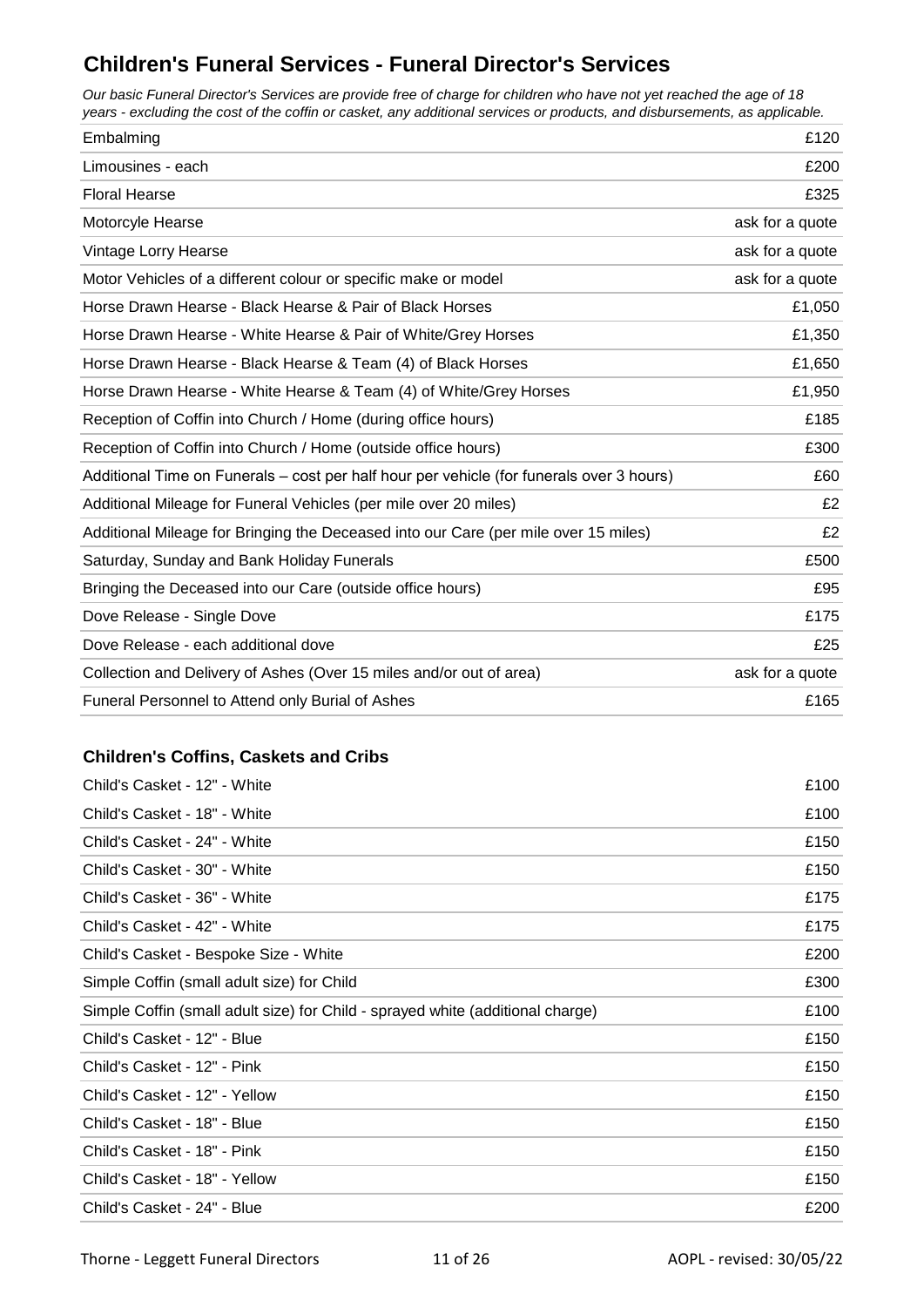| Child's Casket - 24" - Pink   | £200 |
|-------------------------------|------|
| Child's Casket - 24" - Yellow | £200 |
| Child's Casket - 30" - Blue   | £200 |
| Child's Casket - 30" - Pink   | £200 |
| Child's Casket - 30" - Yellow | £200 |
| Child's Casket - 36" - Blue   | £225 |
| Child's Casket - 36" - Pink   | £225 |
| Child's Casket - 36" - Yellow | £225 |
| Child's Casket - 42" - Blue   | £225 |
| Child's Casket - 42" - Pink   | £225 |
| Child's Casket - 42" - Yellow | £225 |
| Child's Coffin - 24" - White  | £225 |
| Child's Coffin - 24" - Blue   | £225 |
| Child's Coffin - 24" - Pink   | £225 |
| Child's Coffin - 24" - Yellow | £225 |
| Child's Coffin - 30" - White  | £225 |
| Child's Coffin - 30" - Blue   | £225 |
| Child's Coffin - 30" - Pink   | £225 |
| Child's Coffin - 30" - Yellow | £225 |
| Child's Coffin - 36" - White  | £250 |
| Child's Coffin - 36" - Blue   | £250 |
| Child's Coffin - 36" - Pink   | £250 |
| Child's Coffin - 36" - Yellow | £250 |
| Child's Coffin - 42" - White  | £250 |
| Child's Coffin - 42" - Blue   | £250 |
| Child's Coffin - 42" - Pink   | £250 |
| Child's Coffin - 42" - Yellow | £250 |
| Child's Crib - 24" - White    | £275 |
| Child's Crib - 24" - Blue     | £275 |
| Child's Crib - 24" - Pink     | £275 |
| Child's Crib - 24" - Yellow   | £275 |
| Child's Crib - 30" - White    | £275 |
| Child's Crib - 30" - Blue     | £275 |
| Child's Crib - 30" - Pink     | £275 |
| Child's Crib - 30" - Yellow   | £275 |
| Child's Crib - 36" - White    | £300 |
| Child's Crib - 36" - Blue     | £300 |
| Child's Crib - 36" - Pink     | £300 |
| Child's Crib - 36" - Yellow   | £300 |
| Child's Crib - 42" - White    | £300 |
| Child's Crib - 42" - Blue     | £300 |
| Child's Crib - 42" - Pink     | £300 |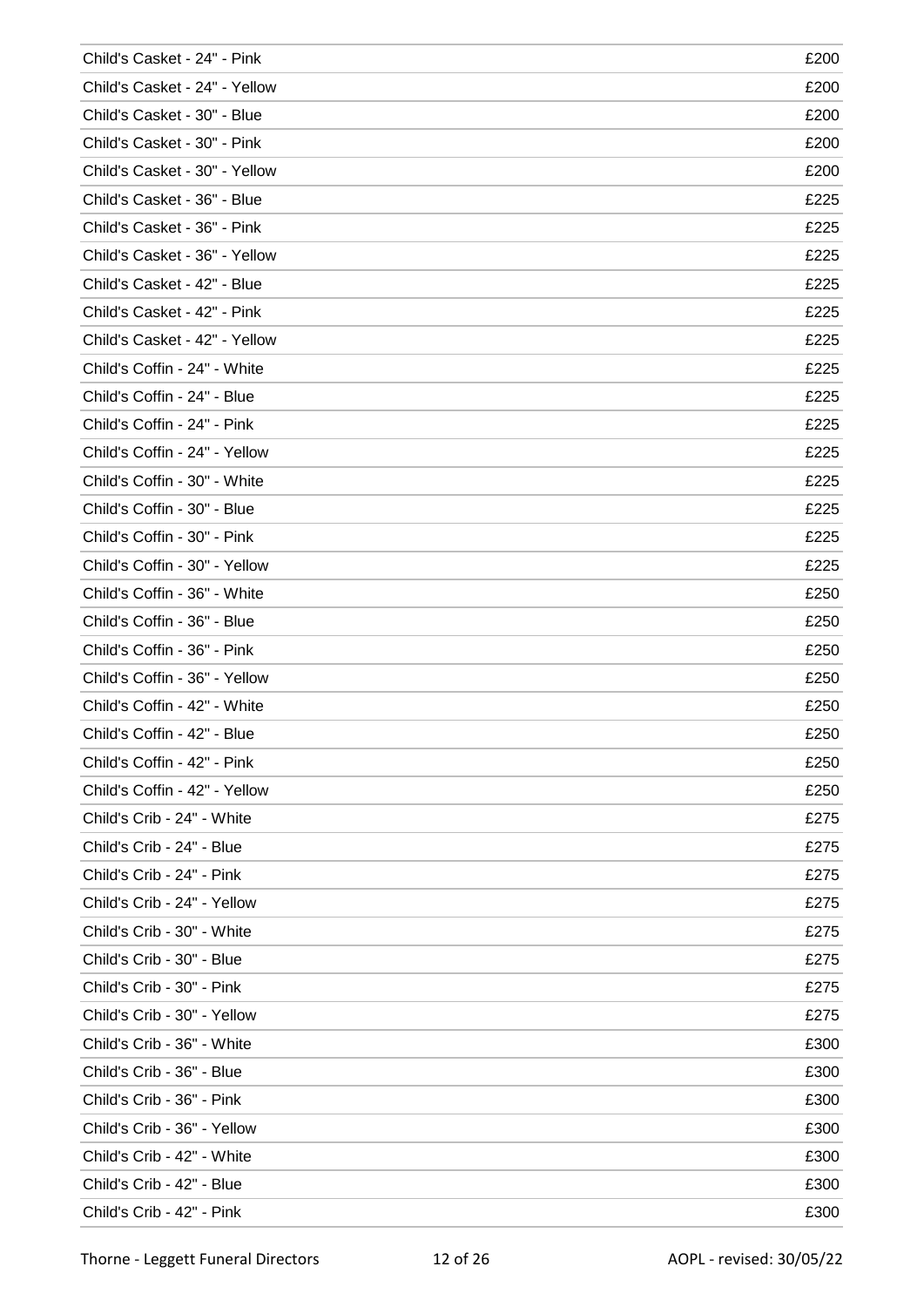| Child's Crib - 42" - Yellow                                    | £300 |
|----------------------------------------------------------------|------|
| Child's Reflections Personalised Picture Crib - 12"            | £250 |
| Child's Reflections Personalised Picture Crib - 18"            | £250 |
| Child's Reflections Personalised Picture Crib - 24"            | £275 |
| Child's Reflections Personalised Picture Crib - 30"            | £275 |
| Child's Reflections Personalised Picture Crib - 36"            | £300 |
| Child's Reflections Personalised Picture Crib - 42"            | £300 |
| Child's Reflections Personalised Picture Crib - 48"            | £350 |
| Child's Reflections Personalised Picture Crib - 54"            | £350 |
| Child's Personalised English Willow Nestling Cradle 24"        | £250 |
| Child's Personalised English Willow Nestling Cradle 30"        | £275 |
| Child's Personalised English Willow Nestling Cradle 36"        | £300 |
| Child's Personalised English Willow Nestling Cradle 42"        | £325 |
| Child's Personalised English Willow Crib - 24"                 | £250 |
| Child's Personalised English Willow Crib - 30"                 | £275 |
| Child's Personalised English Willow Crib - 36"                 | £300 |
| Child's Personalised English Willow Crib - 42"                 | £325 |
| Child's Swaledale Wool Casket - 18"                            | £275 |
| Child's Swaledale Wool Casket - 24"                            | £300 |
| Child's Swaledale Wool Casket - 30"                            | £350 |
| Child's Swaledale Wool Casket - 36"                            | £400 |
| Child's Swaledale Wool Casket - 42"                            | £425 |
| Child's Swaledale Wool Casket - 48"                            | £550 |
| Child's Swaledale Wool Casket - 54"                            | £575 |
| <b>Children's Urns, Ashes Caskets, Keepsakes and Jewellery</b> |      |
| <b>Tiverton Pink</b>                                           | £150 |
| <b>Tiverton Blue</b>                                           | £150 |
| <b>Tiverton Pearl White</b>                                    | £150 |
| <b>Watford Heart Pearl White</b>                               | £150 |
| <b>Watford Heart Pink</b>                                      | £150 |
| <b>Watford Heart Sapphire Blue</b>                             | £150 |
| <b>Tring Blue</b>                                              | £125 |
| <b>Tring Pink</b>                                              | £125 |
| <b>Sutton Blue</b>                                             | £100 |
| <b>Sutton Pink</b>                                             | £100 |
| <b>Sutton White</b>                                            | £100 |
| Memory Bear Urn                                                | £50  |
| Memory Bear Urn with personalised ribbon                       | £69  |
| <b>Standard Scatter Tube (small)</b>                           | £30  |
| Reflections Scatter Tube (small)                               | £100 |
| Sutton Blue Keepsake                                           | £50  |
| Sutton Pink Keepsake                                           | £50  |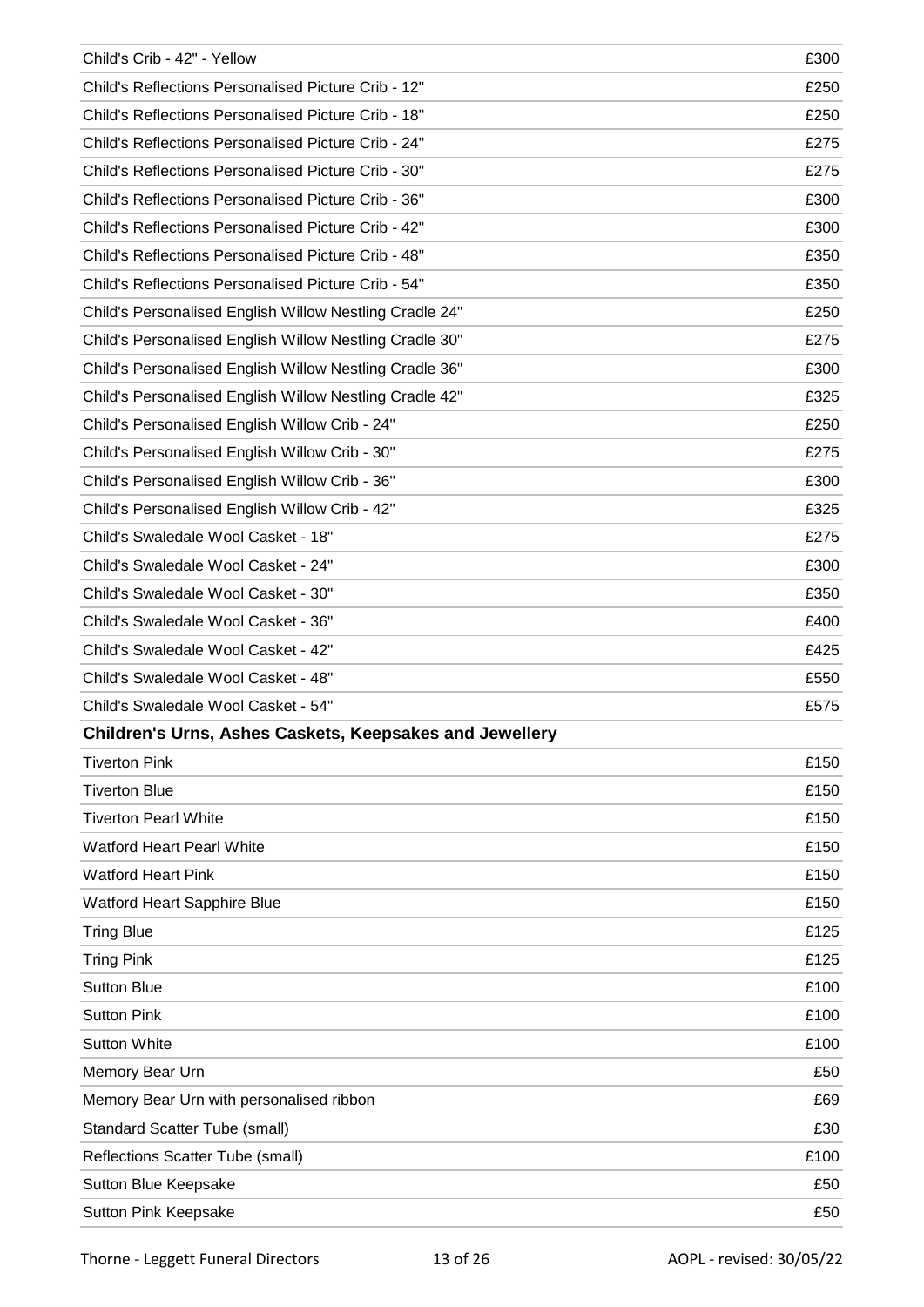| Sutton White Keepsake                          | £50  |
|------------------------------------------------|------|
| Sutton Heart Keepsake Blue                     | £60  |
| Sutton Heart Keepsake White                    | £60  |
| Sutton Heart Keepsake Pink                     | £60  |
| Margate Heart Keepsake Pink                    | £50  |
| Margate Heart Keepsake Pink                    | £50  |
| Cuddle Stone - Matt Pink                       | £50  |
| Cuddle Stone - Glossy Light Blue               | £50  |
| Cuddle Stone - Glossy Dark Blue                | £50  |
| Cuddle Stone - Glossy Red                      | £50  |
| Cuddle Stone - Glossy Violet                   | £50  |
| Cuddle Stone - Glossy Pale Yellow              | £50  |
| Cuddle Stone - Glossy Apple-Green              | £50  |
| Cuddle Stone - Matt Orange                     | £50  |
| Cuddle Stone - Glossy White                    | £50  |
| Cuddle Stone - Matt White                      | £50  |
| Cuddle Stone - Matt Black                      | £50  |
| Cuddle Stone - Glossy Black                    | £50  |
| Cuddle Stone - Remember                        | £58  |
| Cuddle Stone - Memories In Gold                | £58  |
| <b>Cuddle Stone - Twinkling Stars</b>          | £58  |
| Cuddle Stone - Rustic Bronze                   | £58  |
| Heart Footprints (Gold) Pendant Urn            | £45  |
| <b>Footprint Pendant Urn</b>                   | £45  |
| Heart Footprints (Silver) Pendant Urn          | £45  |
| Dove Pendant Urn                               | £45  |
| <b>Engraved Heart Pendant Urn</b>              | £45  |
| <b>Teddy Bear Pendant Urn</b>                  | £45  |
| Mother & Child Pendant Urn                     | £45  |
| Winged Heart Pendant Urn                       | £45  |
| <b>Family Pendant Urn</b>                      | £45  |
| Circle of Life Men's Pendant Urn               | £45  |
| <b>Stainless Steel Cufflinks Urns</b>          | £50  |
| Parent & Child 925 Sterling Silver Pendant Urn | £114 |
| Heart 925 Sterling Silver Pendant Urn          | £121 |
| Cross 925 Sterling Silver Pendant Urn          | £121 |
| Teddy Bear 925 Sterling Silver Pendant Urn     | £129 |
| Heart Locket 925 Sterling Silver Pendant Urn   | £152 |
| 20" Necklace Chain Sterling Silver             | £39  |
| Charlwood Candle Keepsake Urn Pink             | £135 |
| Charlwood Candle Keepsake Urn Blue             | £135 |
| Charlwood Candle Keepsake Urn White            | £135 |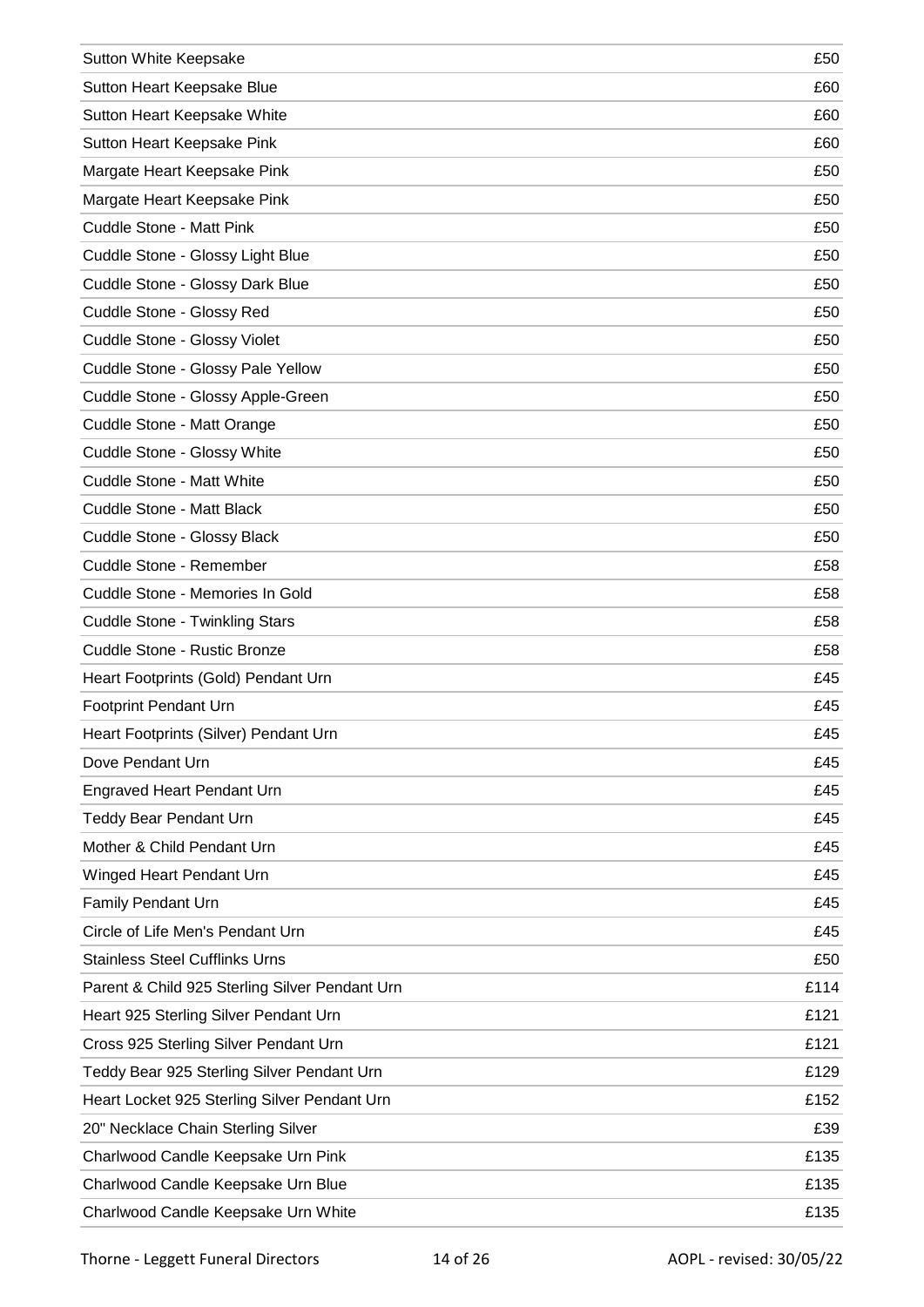## **Floral Tributes (Interflora Range)**

| SPRU1 Sprays - Florist Choice Standard            | £55.00 |
|---------------------------------------------------|--------|
| SPRU2 Sprays - Florist Choice Large               | £75.00 |
| SPRU3 Sprays - Florist Choice Extra Large         | £95.00 |
| SPRB1 Sprays - Brights Standard                   | £55.00 |
| SPRB2 Sprays - Brights Large                      | £75.00 |
| SPRB3 Sprays - Brights Extra Large                | £95    |
| SPRP1 Sprays - Pastels Standard                   | £55    |
| SPRP2 Sprays - Pastels Large                      | £75    |
| SPRP3 Sprays - Pastels Extra Large                | £95    |
| SPRN1 Sprays - Neutrals Standard                  | £55    |
| SPRN2 Sprays - Neutrals Large                     | £75    |
| SPRN3 Sprays - Neutrals Extra Large Standard      | £95    |
| F13651YS Rose and Lily Spray Standard - Yellow    | £65    |
| F13652YS Rose and Lily Spray Large - Yellow       | £80    |
| F13653YS Rose and Lily Spray Extra Large - Yellow | £95    |
| F13652WS Rose and Lily Spray Standard - White     | £65    |
| F13652WS Rose and Lily Spray Large - White        | £80    |
| F13653WS Rose and Lily Spray Extra Large - White  | £95    |
| F14021MS Lemon & Blue Spray Standard              | £53    |
| F14022MS Lemon & Blue Spray Large                 | £63    |
| F14023MS Lemon & Blue Spray Extra Large           | £73    |
| F14031MS Scented Pastels Spray Standard           | £53    |
| F14032MS Scented Pastels Spray Large              | £63    |
| F14033MS Scented Pastels Spray Extra Large        | £73    |
| F14041WS Petite Spray Standard - White            | £60    |
| F14041BS Petite Spray Standard - Blue             | £60    |
| F14041PS Petite Spray Standard - Pink             | £60    |
| F14481VS Vibrant Medley Spray Standard            | £80    |
| F14482VS Vibrant Medley Spray Large               | £100   |
| F14483VS Vibrant Medley Spray Extra Large         | £120   |
| F13661MS Scented Woodland Spray Standard          | £80    |
| F13662MS Scented Woodland Spray Large             | £90    |
| F13663MS Scented Woodland Spray Extra Large       | £100   |
| F14061MS Deluxe White Spray                       | £125   |
| SHFU1 Sheaves - Florist Choice Standard           | £55    |
| SHFU2 Sheaves - Florist Choice Large              | £75    |
| SHFU3 Sheaves - Florist Choice Extra Large        | £95    |
| SHFB1 Sheaves - Brights Standard                  | £55    |
| SHFB2 Sheaves - Brights Large                     | £75    |
| SHFB3 Sheaves - Brights Extra Large               | £95    |
| SHFP1 Sheaves - Pastels Standard                  | £55    |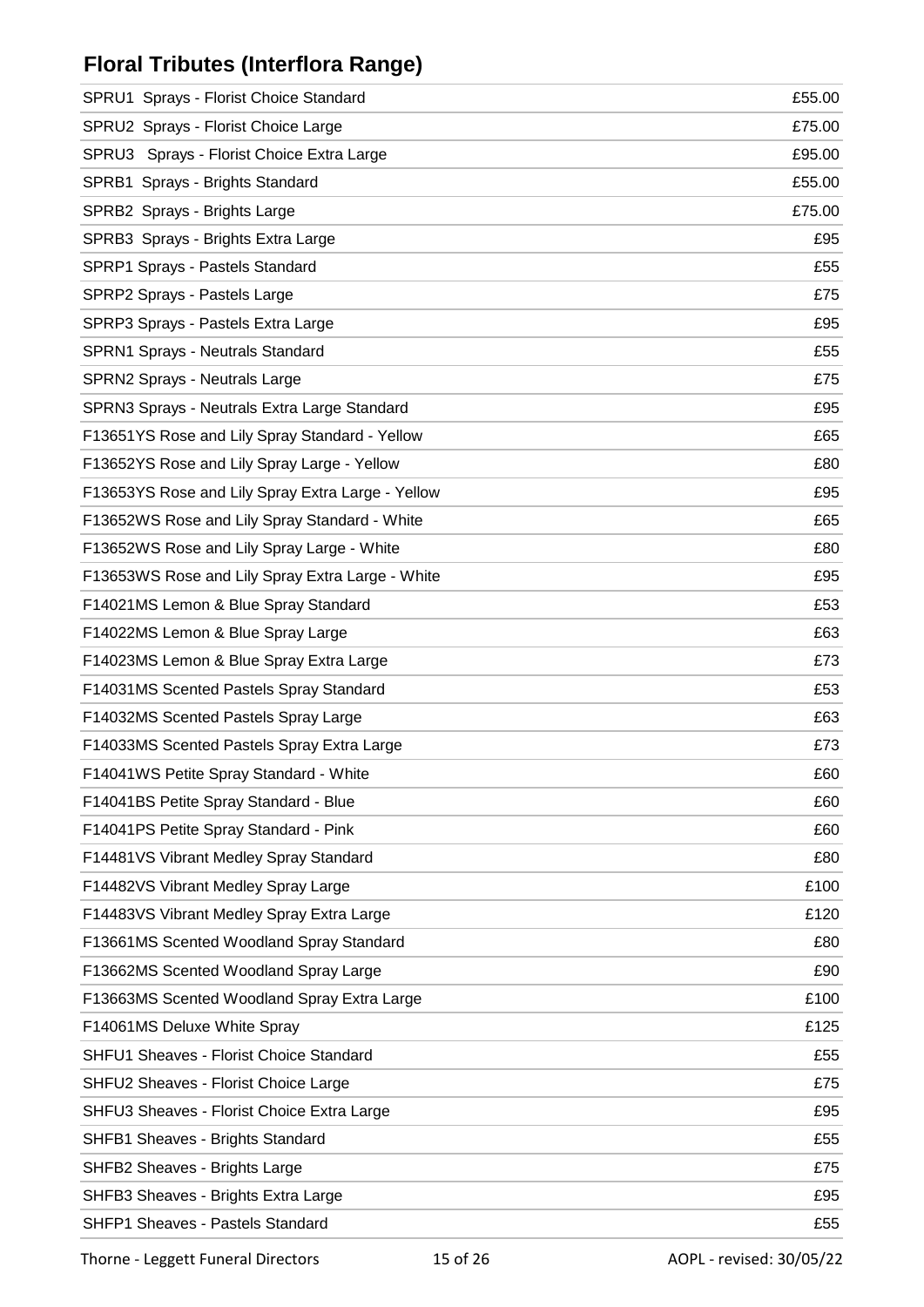| SHFP2 Sheaves - Pastels Large                        | £75 |
|------------------------------------------------------|-----|
| SHFP3 Sheaves - Pastels Extra Large                  | £95 |
| <b>SFHN1 Sheaves - Neutrals Standard</b>             | £55 |
| SFHN2 Sheaves - Neutrals - Large                     | £75 |
| SFHN3 Sheaves - Neutrals - Extra Large               | £95 |
| DFSHFU1 Sheaves - Dried Flower Sheaf                 | £85 |
| F13511RS Simple Rose Sheaf - Red                     | £45 |
| F13511YS Simple Rose Sheaf - Yellow                  | £45 |
| F13511PS Simple Rose Sheaf - Pink                    | £45 |
| F13511WS Simple Rose Sheaf - White                   | £45 |
| F14011MS Lemon & Blue Sheaf Standard                 | £40 |
| F14012MS Lemon & Blue Sheaf Large                    | £50 |
| F14013MS Lemon & Blue Sheaf Extra Large              | £60 |
| F14001VS Vibrant Scented Sheaf Standard              | £40 |
| F14002VS Vibrant Scented Sheaf Large                 | £50 |
| F14003VS Vibrant Scented Sheaf Extra Large           | £60 |
| F14441MS Sunflower Medley Sheaf Standard             | £50 |
| F14442MS Sunflower Medley Sheaf Large                | £60 |
| F14443MS Sunflower Medley Sheaf Extra Large          | £70 |
| F14451MS Pretty Pastel Sheaf Standard                | £50 |
| F14452MS Pretty Pastel Sheaf Large                   | £60 |
| F14453MS Pretty Pastel Sheaf Extra Large             | £70 |
| F14461WS Pure White Sheaf Standard                   | £50 |
| F14462WS Pure White Sheaf Large                      | £60 |
| F14463WS Pure White Sheaf Extra Large                | £70 |
| F14161WS White Rose and Calla Lily Sheaf Standard    | £55 |
| F14162WS White Rose and Calla Lily Sheaf Large       | £70 |
| F14163WS White Rose and Calla Lily Sheaf Extra Large | £85 |
| F13491WS Classic Rose Sheaf White                    | £75 |
| F13491YS Classic Rose Sheaf Yellow                   | £75 |
| F13491PS Classic Rose Sheaf Pink                     | £75 |
| F13491RS Classic Rose Sheaf Red                      | £75 |
| F14471MS Tropical Sheaf                              | £80 |
| <b>WRU1 Wreaths - Florist Choice Standard</b>        | £55 |
| <b>WRU2 Wreaths - Florist Choice Large</b>           | £75 |
| WRU3 Wreaths - Florist Choice Extra Large            | £95 |
| <b>WRB1 Wreaths - Brights Standard</b>               | £55 |
| <b>WRB2 Wreaths - Brights Large</b>                  | £75 |
| <b>WRB3 Wreaths - Brights Extra Large</b>            | £95 |
| <b>WRP1 Wreaths - Pastels Standard</b>               | £55 |
| WRP2 Wreaths - Pastels Large                         | £75 |
| WRP3 Wreaths - Pastels Extra Large                   | £95 |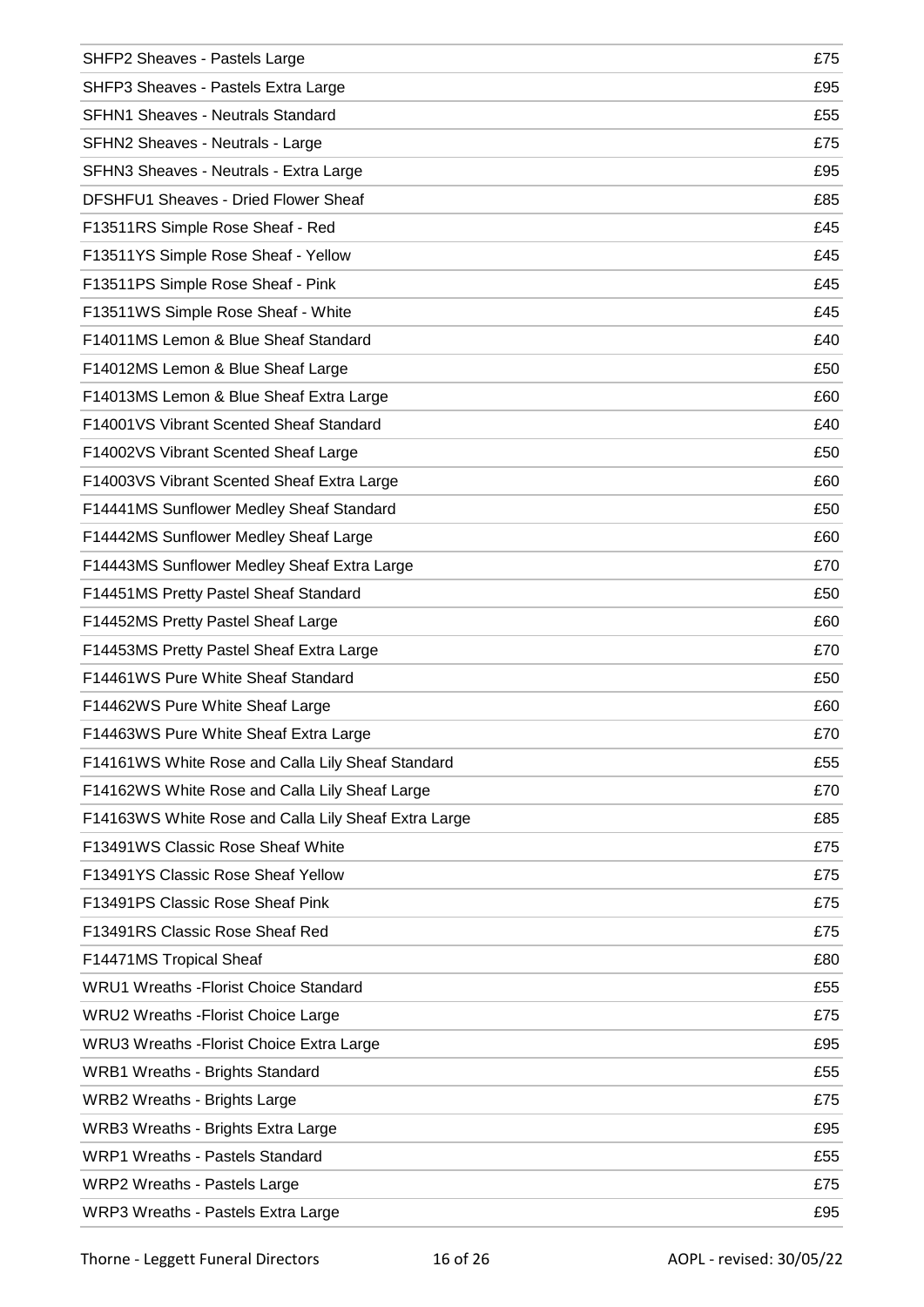| <b>WRN1 Wreaths - Naturals Standard</b>      | £55  |
|----------------------------------------------|------|
| <b>WRN2 Wreaths - Naturals Large</b>         | £75  |
| WRN3 Wreaths - Naturals Extra Large          | £95  |
| F14491MS Soft Pastel Wreath Standard         | £75  |
| F14492MS Soft Pastel Wreath Large            | £95  |
| F14493MS Soft Pastel Wreath Extra Large      | £115 |
| F14081PS Traditional Pink Wreath Standard    | £75  |
| F14082PS Traditional Pink Wreath Large       | £95  |
| F14083PS Traditional Pink Wreath Extra Large | £115 |
| F14081RS Traditional Red Wreath Standard     | £75  |
| F14082RS Traditional Red Wreath Large        | £95  |
| F14083PS Traditional Red Wreath Extra Large  | £115 |
| F14071BS Scented Blue Wreath Standard        | £55  |
| F14072BS Scented Blue Wreath Large           | £75  |
| F14073BS Scented Blue Wreath Extra Large     | £95  |
| F14071YS Scented Yellow Wreath Standard      | £55  |
| F14072YS Scented Yellow Wreath Large         | £75  |
| F14073YS Scented Yellow Wreath Extra Large   | £95  |
| F14091WS Opulent White Wreath Standard       | £90  |
| F14092WS Opulent White Wreath Large          | £120 |
| F14093WS Opulent White Wreath Extra Large    | £150 |
| F14501MS Garden Rose Wreath Standard         | £120 |
| F14502MS Garden Rose Wreath Large            | £150 |
| F14503MS Garden Rose Wreath Extra Large      | £180 |
| <b>HRTU1 Heart - Florist Choice Standard</b> | £80  |
| HRTU2 Heart - Florist Choice Large           | £100 |
| HRTU3 Heart - Florist Choice Extra Large     | £120 |
| HRTB1 Heart - Brights Standard               | £80  |
| <b>HRTB2 Heart - Brights Large</b>           | £100 |
| HRTB3 Heart - Brights Extra Large            | £120 |
| HRTP1 Heart - Pastels Standard               | £80  |
| HRTP2 Heart - Pastels Large                  | £100 |
| HRTP3 Heart - Pastels Extra Large            | £120 |
| <b>HRTN1 Heart - Naturals Standard</b>       | £80  |
| HRTN2 Heart - Naturals Large                 | £100 |
| HRTN3 Heart - Naturals Extra Large           | £120 |
| F13791WS Heart Adornment                     | £50  |
| F14411MS Pastel Rose Heart                   | £135 |
| F13461RS Red Rose Heart Standard             | £80  |
| F13462RS Red Rose Heart Large                | £160 |
| F13461YS Yellow Rose Heart Standard          | £80  |
| F13462YS Yellow Rose Heart Large             | £160 |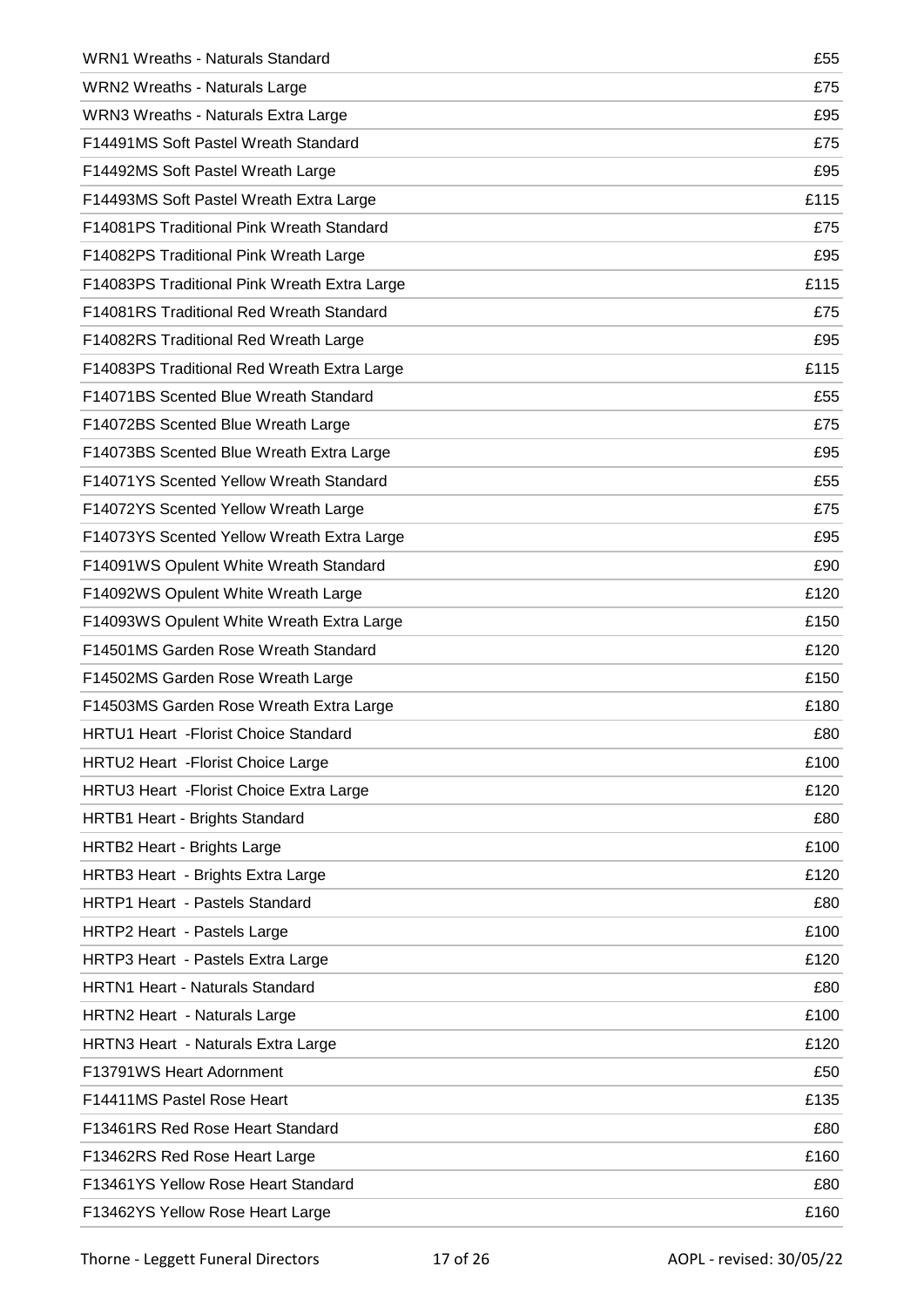| F14101MS Cerise Rose Heart                               | £135 |
|----------------------------------------------------------|------|
| F13111MS Contemporary Heart                              | £150 |
| F13131MS Deluxe Double Heart                             | £175 |
| F14511PS Cottage Garden Heart                            | £95  |
| F14521BS Lovely Lilac Heart                              | £85  |
| F14531YS Striking sunflower Heart                        | £100 |
| F13471VS Bold Brights Heart                              | £100 |
| POSU1 Posies - Florist Choice Standard                   | £50  |
| POSU2 Posies - Florist Choice Large                      | £70  |
| POSU3 Posies - Florist Choice Extra Large                | £90  |
| POSB1 Posies - Brights Standard                          | £50  |
| POSB2 Posies - Brights Large                             | £70  |
| POSB3 Posies - Brights Extra Large                       | £90  |
| POSP1 Posies - Pastels Standard                          | £50  |
| POSP2 Posies - Pastels Large                             | £70  |
| POSP3 Posies - Pastels Extra Large                       | £90  |
| POSN1 Posies - Naturals Standard                         | £50  |
| POSN2 Posies - Naturals Large                            | £70  |
| POSN3 Posies - Naturals Extra Large                      | £90  |
| F13091YS Scented Yellow Posey Standard                   | £45  |
| F13092YS Scented Yellow Posey Large                      | £55  |
| F13093YS Scented Yellow Posey Extra Large                | £65  |
| F14151WS White Natural Pillow                            | £105 |
| F13421RS Traditional Red Posy                            | £80  |
| F13421PS Traditional Pink Posy                           | £80  |
| F14431VS Bold Brights Posy Standard                      | £45  |
| F14432VS Bold Brights Posy Large                         | £55  |
| F14433VS Bold Brights Posy Extra Large                   | £65  |
| F14551VS Rose and Germini Posy                           | £90  |
| F13411PS Pink Rose and Freesia Posy Standard             | £55  |
| F13411LS Lilac / White Rose and Freesia Posy Standard    | £55  |
| F13412PS Pink Rose and Freesia Posy Large                | £75  |
| F13412LS Lilac / White Rose and Freesia Posy Large       | £75  |
| F13413PS Pink Rose and Freesia Posy Extra Large          | £95  |
| F13413LS Lilac / White Rose and Freesia Posy Extra Large | £95  |
| F13261PS Woodland Pillow                                 | £125 |
| F14421MS Pretty Pastel Posy                              | £90  |
| F14381MS White and Green Eco-Friendly Casket Tribute     | £160 |
| F14141MS Living Succulent Wreath                         | £100 |
| F14131MS Living Plant Wreath                             | £150 |
| F14121WS Eco-friendly white Calla Wreath                 | £70  |
| CKTU1 Casket Spray - Florist Choice Standard             | £150 |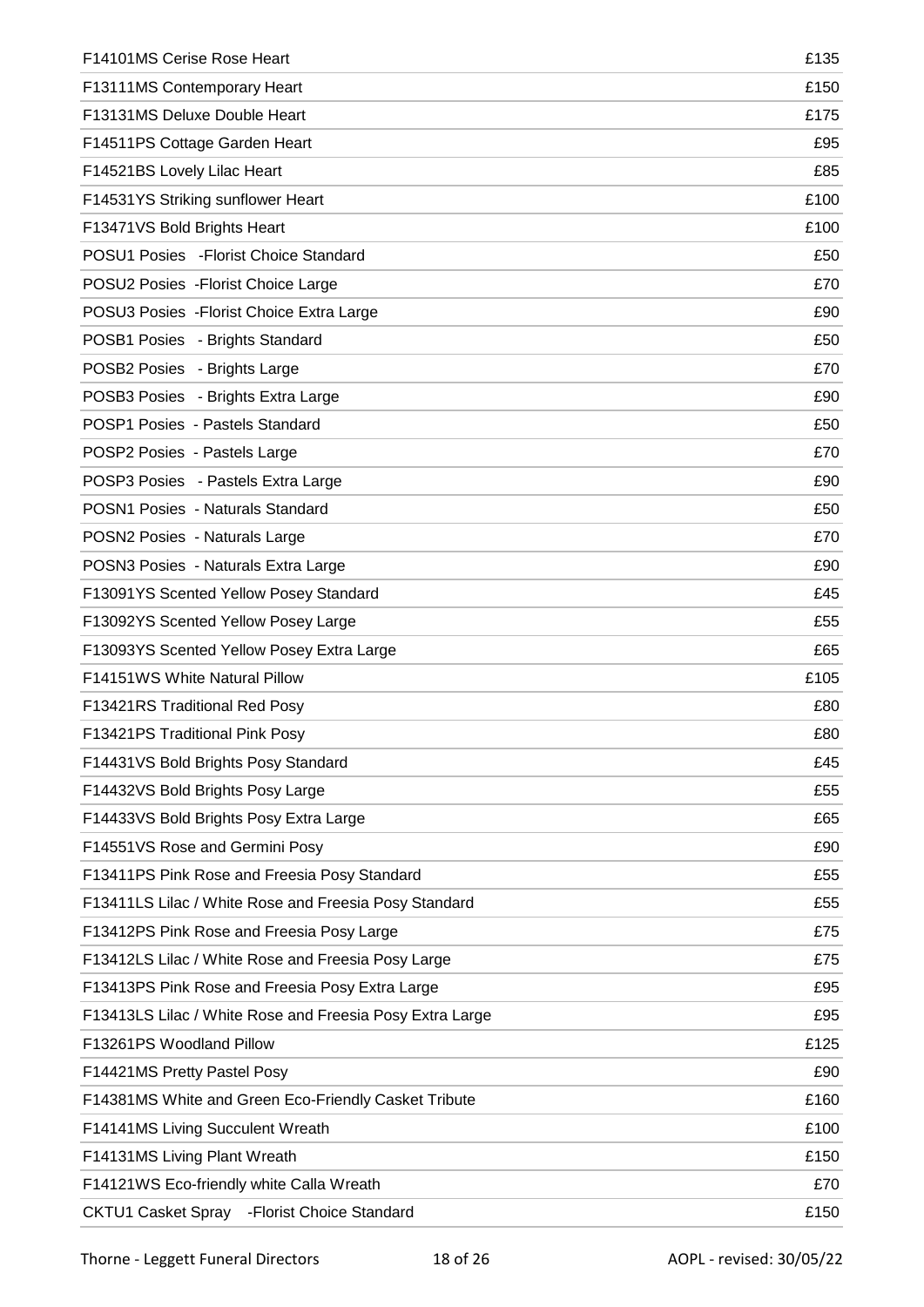| CKTU2 Casket Spray - Florist Choice Large                    | £250 |
|--------------------------------------------------------------|------|
| CKTU3 Casket Spray - Florist Choice Extra Large              | £350 |
| <b>CKTB1 Casket Spray</b> - Brights Standard                 | £150 |
| CKTB2 Casket Spray - Brights Large                           | £250 |
| CKTB3 Casket Spray - Brights Extra Large                     | £350 |
| CKTP1 Casket Spray - Pastels Standard                        | £150 |
| <b>CKTP2 Casket Spray - Pastels Large</b>                    | £250 |
| CKTP3 Casket Spray - Pastels Extra Large                     | £350 |
| CKTN1 Casket Spray - Naturals Standard                       | £150 |
| <b>CKTN2 Casket Spray - Naturals Large</b>                   | £250 |
| CKTN3 Casket Spray - Naturals Extra Large                    | £350 |
| F14201WS White and Green Cross Standard                      | £75  |
| F14202WS White and Green Cross Large                         | £105 |
| F14203WS White and Green Cross Extra Large                   | £135 |
| F14211MS Pastel Cross Standard                               | £75  |
| F14212MS Pastel Cross Large                                  | £105 |
| F14213MS Pastel Cross Extra Large                            | £135 |
| F14191MS Lilac and White Cross                               | £55  |
| F14221RS Red and Pink Cross Standard                         | £75  |
| F14222RS Red and Pink Cross Large                            | £105 |
| F14223RS Red and Pink Cross Extra Large                      | £135 |
| F13521YS Lily and Rose Casket Spray - Yellow Standard        | £150 |
| F13521WS Lily and Rose Casket Spray - White Standard         | £150 |
| F13521PS Lily and Rose Casket Spray - Pink Standard          | £150 |
| F13522YS Lily and Rose Casket Spray - Yellow Large           | £175 |
| F13522WS Lily and Rose Casket Spray - White Large            | £175 |
| F13522PS Lily and Rose Casket Spray - Pink Large             | £175 |
| F13523YS Lily and Rose Casket Spray - Yellow Extra Large     | £200 |
| F13523WS Lily and Rose Casket Spray - White Extra Large      | £200 |
| F13523PS Lily and Rose Casket Spray - Pink Extra Large       | £200 |
| F13601MS Rose and Eryngium Casket spray Standard             | £115 |
| F13602MS Rose and Eryngium Casket spray Large                | £170 |
| F13603MS Rose and Eryngium Casket spray Extra Large          | £235 |
| F13591RS Rose and Carnation Casket Spray - Red - Standard    | £175 |
| F13592RS Rose and Carnation Casket Spray - Red - Large       | £240 |
| F13593RS Rose and Carnation Casket Spray - Red - Extra Large | £305 |
| F13531WS Lily Casket Spray - White - Standard                | £140 |
| F13532WS Lily Casket Spray - White - Large                   | £175 |
| F13533WS Lily Casket Spray - White - Extra Large             | £210 |
| F14331MS White and Green Casket Spray - Standard             | £250 |
| F14332MS White and Green Casket Spray - Large                | £350 |
| F14333MS White and Green Casket Spray - Extra Large          | £450 |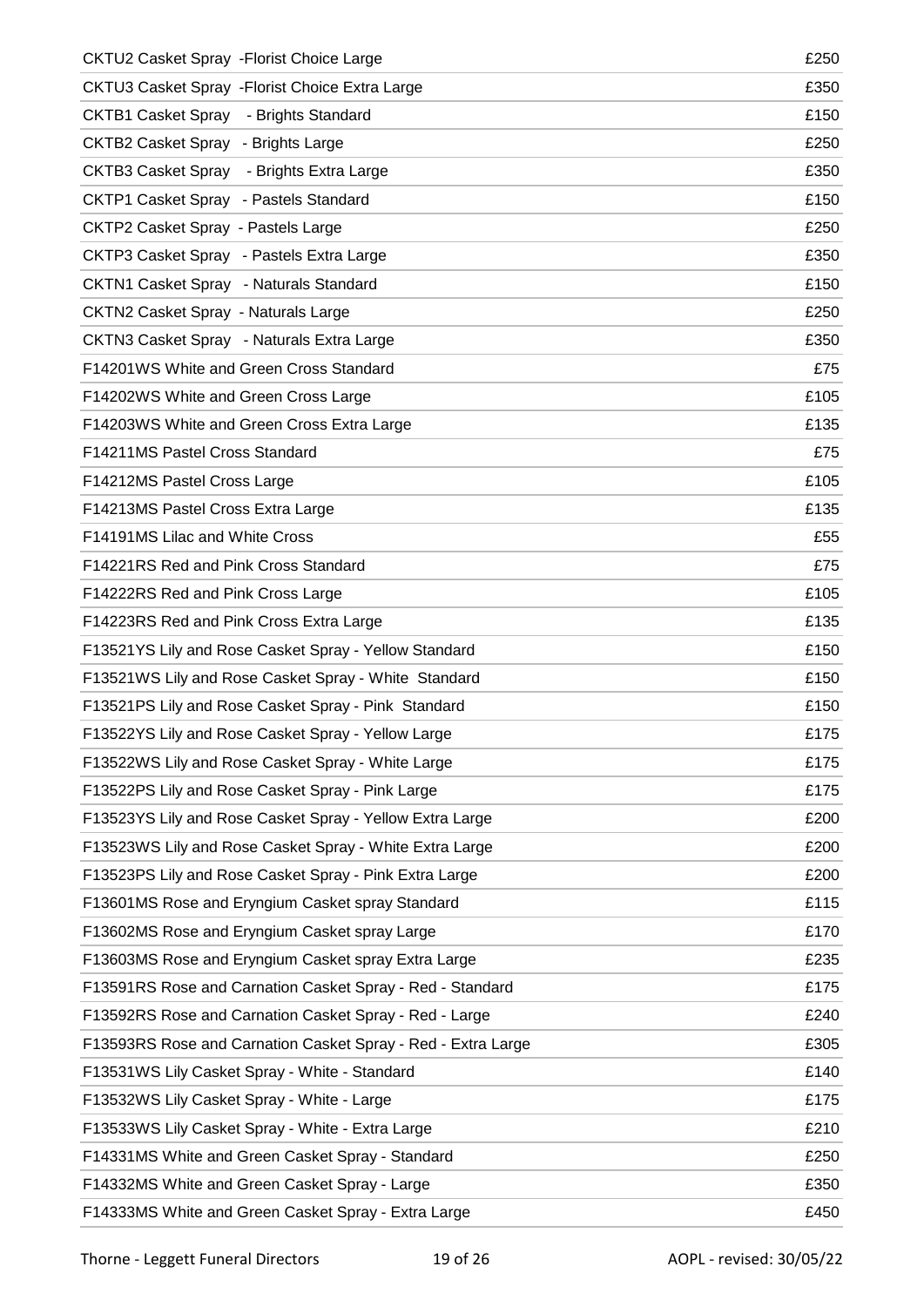| F14281VS Vibrant Casket Spray - Standard              | £125 |
|-------------------------------------------------------|------|
| F14282VS Vibrant Casket Spray - Large                 | £170 |
| F14283VS Vibrant Casket Spray - Extra Large           | £215 |
| F14291VS Tropical Casket Spray - Standard             | £130 |
| F14292VS Tropical Casket Spray - Large                | £150 |
| F14293VS Tropical Casket Spray - Extra Large          | £170 |
| F14321WS White Casket Spray - Standard                | £200 |
| F14322WS White Casket Spray - Large                   | £275 |
| F14323WS White Casket Spray - Extra Large             | £350 |
| F14662WB White Casket Spray - Large with Rose Garland | £472 |
| F14322WB White Casket Spray - Large with Garland      | £422 |
| F14251WS Petite White Casket Spray                    | £80  |
| F14251PS Petite Pink Casket Spray                     | £80  |
| F14251BS Petite Purple & White Casket Spray           | £80  |
| F14571VS Natural Vibrance Casket Spray - Standard     | £200 |
| F14572VS Natural Vibrance Casket Spray - Large        | £250 |
| F14573VS Natural Vibrance Casket Spray - Extra Large  | £300 |
| F14301BS Blue and White Casket Spray - Standard       | £120 |
| F14302BS Blue and White Casket Spray - Large          | £160 |
| F14303BS Blue and White Casket Spray - Extra Large    | £200 |
| F14561MS Sunflower Mix Casket Spray - Standard        | £150 |
| F14562MS Sunflower Mix Casket Spray - Large           | £180 |
| F14563MS Sunflower Mix Casket Spray - Extra Large     | £210 |
| F14561MB Sunflower Mix Casket Spray with Garland      | £297 |
| F14261MS Pastel Linear Spray - Standard               | £150 |
| F14262MS Pastel Linear Spray - Large                  | £185 |
| F14263MS Pastel Linear Spray - Extra Large            | £220 |
| F14341MS Flowing Casket Spray                         | £250 |
| F14231PS Pink Linear Tribute - Standard               | £85  |
| F14232PS Pink Linear Tribute - Large                  | £160 |
| F14591BS The Blue Collection                          | £224 |
| F14581MS The Pastel Collection                        | £274 |
| SARU1 Funeral Service Arrangement - Florist Choice    | £250 |
| SARB1 Funeral Service Arrangement - Brights           | £250 |
| SARP1 Funeral Service Arrangement - Pastels           | £250 |
| SARN1 Funeral Service Arrangement - Neutrals          | £250 |
| F13301VS Tribute Letter - Vibrant                     | £55  |
| F13301NS Tribute Letter - Neutral                     | £55  |
| F13301MS Tribute Letter - Pastel                      | £55  |
| F13191RS Red Tribute Letter                           | £55  |
| F13191PS Pink Tribute Letter                          | £55  |
| F13171MS Mum Tribute                                  | £180 |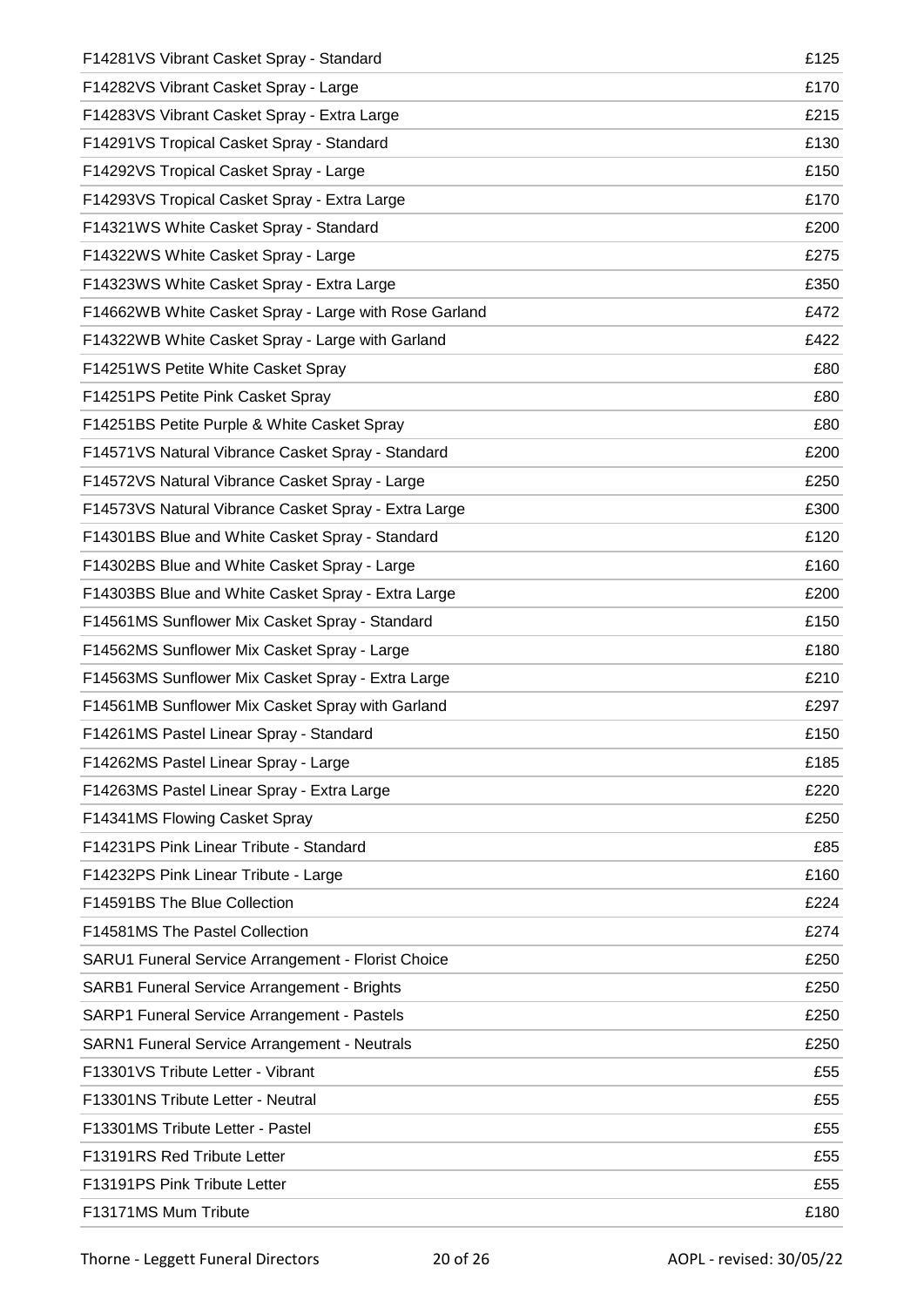| F13331MS Dad Tribute                | £180 |
|-------------------------------------|------|
| F14611YS Single Rose - Yellow       | £3   |
| F14611PS Single Rose - Pink         | £3   |
| F14611WS Single Rose - White        | £3   |
| F14611RS Single Rose - Red          | £3   |
| F14371GS Foliage Garland 18FT       | £150 |
| F14651WS Foliage Garland with Roses | £200 |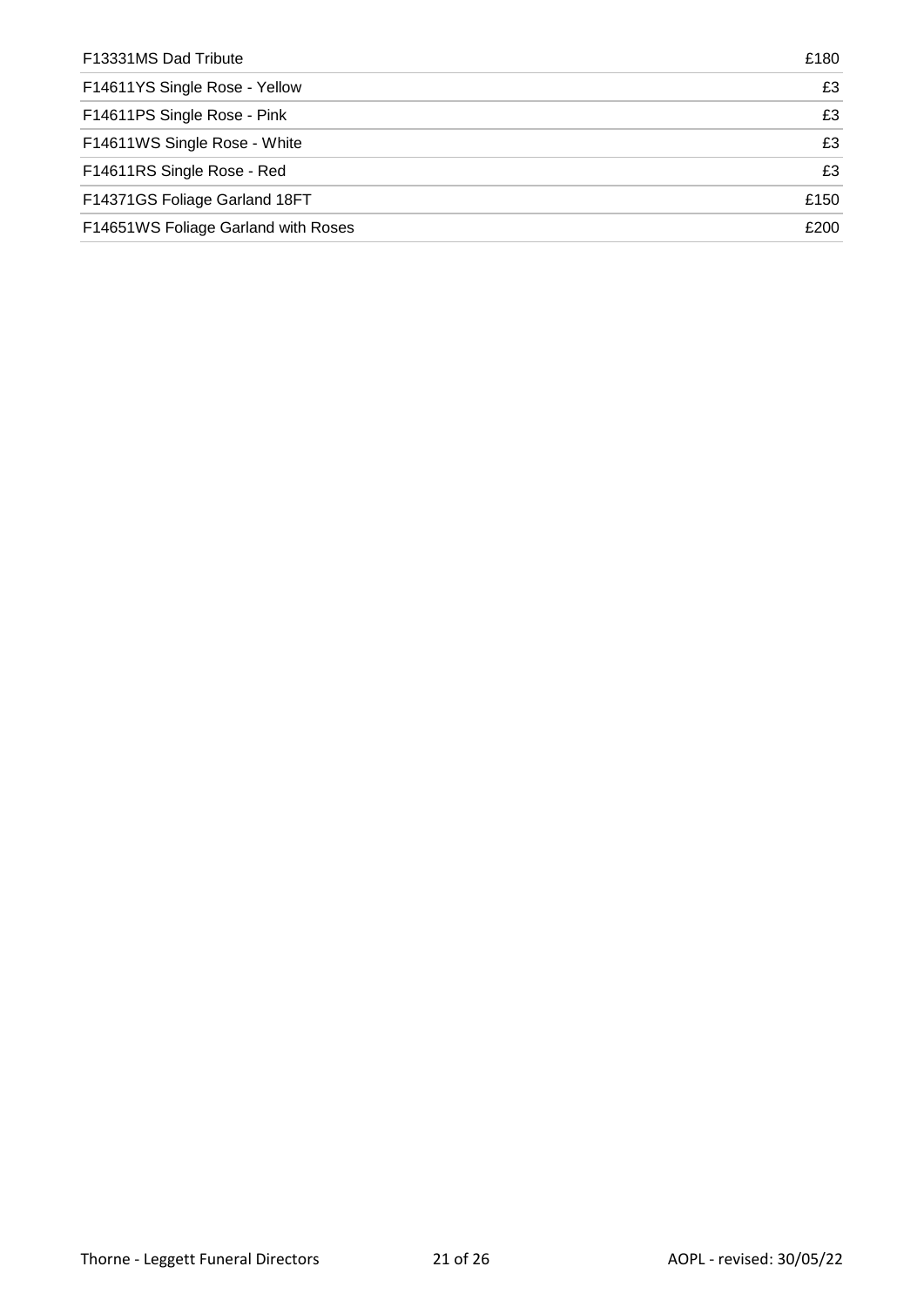# **Funeral Stationery (Just Digital Range)**

| Orders of Service - 20 copies                                                          | £87  |
|----------------------------------------------------------------------------------------|------|
| Orders of Service - 30 copies                                                          | £103 |
| Orders of Service - 40 copies                                                          | £110 |
| Orders of Service - 50 copies                                                          | £120 |
| Orders of Service - 60 copies                                                          | £130 |
| Orders of Service - 70 copies                                                          | £139 |
| Orders of Service - 80 copies                                                          | £148 |
| Orders of Service - 90 copies                                                          | £155 |
| Orders of Service - 100 copies                                                         | £160 |
| Orders of Service - 125 copies                                                         | £178 |
| Orders of Service - 150 copies                                                         | £198 |
| Orders of Service - 175 copies                                                         | £217 |
| Orders of Service - 200 copies                                                         | £236 |
| Orders of Service - 225 copies                                                         | £251 |
| Orders of Service - 250 copies                                                         | £268 |
| Orders of Service - 275 copies                                                         | £290 |
| Orders of Service - 300 copies                                                         | £312 |
| Orders of Service - 350 copies                                                         | £360 |
| Orders of Service - 400 copies                                                         | £404 |
| Orders of Service - 500 copies                                                         | £493 |
| In Memory Pins - 10 pins (when purchased with Orders of Service)                       | £20  |
| In Memory Pins - 20 pins (when purchased with Orders of Service)                       | £40  |
| In Memory Pins - 30 pins (when purchased with Orders of Service)                       | £60  |
| In Memory Pins - 40 pins (when purchased with Orders of Service)                       | £80  |
| In Memory Pins - 50 pins (when purchased with Orders of Service)                       | £100 |
| In Memory Pins - 60 pins (when purchased with Orders of Service)                       | £120 |
| In Memory Pins - 70 pins (when purchased with Orders of Service)                       | £140 |
| In Memory Pins - 80 pins (when purchased with Orders of Service)                       | £160 |
| In Memory Pins - 90 pins (when purchased with Orders of Service)                       | £180 |
| In Memory Pins - 100 pins (when purchased with Orders of Service)                      | £200 |
| In Memory Pins - 100+ pins (price per 20 pins) (when purchased with Orders of Service) | £20  |
| In Memory Pins - 10 pins (when purchased on their own)                                 | £25  |
| In Memory Pins - 20 pins (when purchased on their own)                                 | £50  |
| In Memory Pins - 30 pins (when purchased on their own)                                 | £75  |
| In Memory Pins - 40 pins (when purchased on their own)                                 | £100 |
| In Memory Pins - 50 pins (when purchased on their own)                                 | £125 |
| In Memory Pins - 60 pins (when purchased on their own)                                 | £150 |
| In Memory Pins - 70 pins (when purchased on their own)                                 | £175 |
| In Memory Pins - 80 pins (when purchased on their own)                                 | £200 |
| In Memory Pins - 90 pins (when purchased on their own)                                 | £225 |
| In Memory Pins - 100 pins (when purchased on their own)                                | £250 |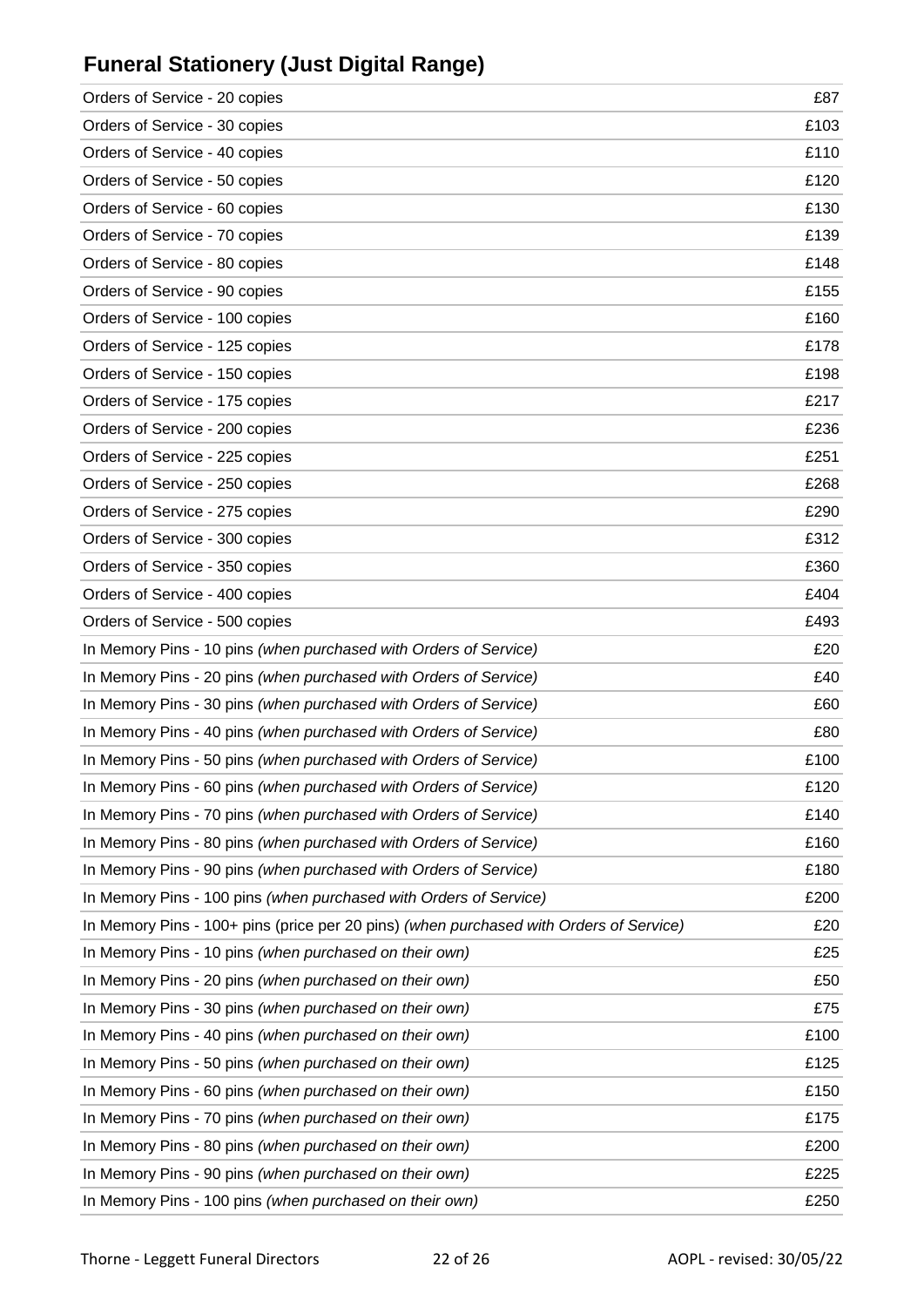| In Memory Pins - 100+ pins (price per 20 pins) (when purchased on their own)             | £25   |
|------------------------------------------------------------------------------------------|-------|
| In Memory Seeds - 10 packets (when purchased with Orders of Service)                     | £20   |
| In Memory Seeds - 20 packets (when purchased with Orders of Service)                     | £40   |
| In Memory Seeds - 30 packets (when purchased with Orders of Service)                     | £60   |
| In Memory Seeds - 40 packets (when purchased with Orders of Service)                     | £80   |
| In Memory Seeds - 50 packets (when purchased with Orders of Service)                     | £100  |
| In Memory Seeds - 60 packets (when purchased with Orders of Service)                     | £120  |
| In Memory Seeds - 70 packets (when purchased with Orders of Service)                     | £140  |
| In Memory Seeds - 80 packets (when purchased with Orders of Service)                     | £160  |
| In Memory Seeds - 90 packets (when purchased with Orders of Service)                     | £180  |
| In Memory Seeds - 100 packets (when purchased with Orders of Service)                    | £200  |
| In Memory Seeds - 100+ packets (price per 20 pkts) (if purchased with Orders of Service) | £20   |
| In Memory Seeds - 10 packets (when purchased on their own)                               | £25   |
| In Memory Seeds - 20 packets (when purchased on their own)                               | £50   |
| In Memory Seeds - 30 packets (when purchased on their own)                               | £75   |
| In Memory Seeds - 40 packets (when purchased on their own)                               | £100  |
| In Memory Seeds - 50 packets (when purchased on their own)                               | £125  |
| In Memory Seeds - 60 packets (when purchased on their own)                               | £150  |
| In Memory Seeds - 70 packets (when purchased on their own)                               | £175  |
| In Memory Seeds - 80 packets (when purchased on their own)                               | £200  |
| In Memory Seeds - 90 packets (when purchased on their own)                               | £225  |
| In Memory Seeds - 100 packets (when purchased on their own)                              | £250  |
| In Memory Seeds - 100+ packets (price per 20 packets) (when purchased on their own)      | £25   |
| Book of Condolence - A5 Small (when purchased with Orders of Service)                    | £30   |
| Book of Condolence - A4 Large (when purchased with Orders of Service)                    | £40   |
| Book of Condolence - A5 Small (when purchased on its own)                                | £38   |
| Book of Condolence - A4 Large (when purchased on its own)                                | £50   |
| Canvas Photo Print - Small                                                               | £40   |
| Canvas Photo Print - Medium                                                              | £55   |
| Canvas Photo Print - Large (A4)                                                          | £75   |
| Attendance Cards - 20 cards                                                              | £52   |
| Attendance Cards - 30 cards                                                              | £57   |
| Attendance Cards - 40 cards                                                              | £62   |
| Attendance Cards - 50 cards                                                              | £67   |
| Attendance Cards - 60 cards                                                              | £72   |
| Attendance Cards - 70 cards                                                              | £77   |
| Attendance Cards - 80 cards                                                              | £82   |
| Attendance Cards - 90 cards                                                              | £87   |
| Attendance Cards - 100 cards                                                             | £92   |
| Attendance Cards - 100+ cards (price per 25 cards)                                       | £8    |
| Keepsake Cards (each)                                                                    | £2.50 |
| Bookmarks (each)                                                                         | £2.50 |
| Memorial Cards (each)                                                                    | £2.50 |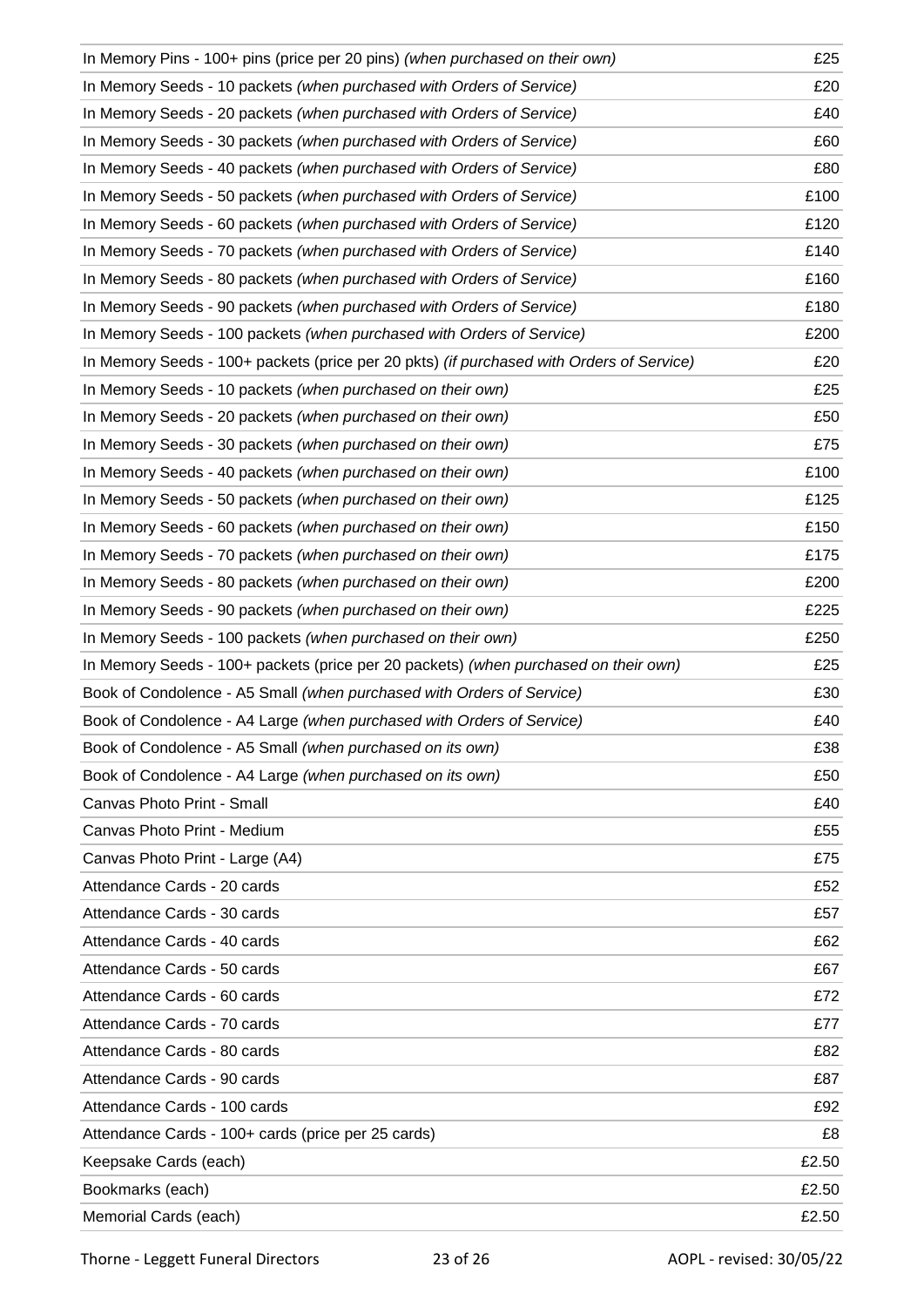# **Memorial Masonry (Funeral Partners' Range)**

| FPLH1 Ogee Top Black Polished Granite Headstone 2'6" 2'0" 1'0"                          | £950      |
|-----------------------------------------------------------------------------------------|-----------|
| FPLH1 Ogee Top Black Polished Granite Headstone 3' 2'6" 1'0"                            | £1,090    |
| FPLH2 1/2 Ogee Top Black Polished Granite Headstone 2'6" 2'0" 1'0"                      | £1,270    |
| FPLH2 1/2 Ogee Top Black Polished Granite Headstone 3' 2'6" 1'0"                        | £1,415    |
| FPLH3 Gothic Top Rustic Balmoral Red Polished Granite Headstone 2'6" 2'0" 1'0"          | £1,395    |
| FPLH3 Gothic Top Rustic Balmoral Red Polished Granite Headstone 3' 2'6" 1'0"            | £1,490    |
| FPLH4 Round Top Ogee Shoulders Tropical Green Polished Granite Headstone 2'6" 2'0" 1'0" | £1,230    |
| FPLH4 Round Top Ogee Shoulders Tropical Green Polished Granite Headstone 3' 2'6" 1'0"   | £1,400    |
| FPLH5 Square Top Black Polished Granite Headstone 2'6" 2'0" 1'0"                        | £1,000    |
| FPLH5 Square Top Black Polished Granite Headstone 3' 2'6" 1'0"                          | £1,150    |
| FPLH6 Ogee Top with rounded shoulders Ruby Red Polished Granite 2'6" 2'0" 1'0"          | £1,135    |
| FPLH6 Ogee Top with rounded shoulders Ruby Red Polished Granite 3' 2'6" 1'0"            | £1,285    |
| FPLH7 Heart Top Black Polished Granite Headstone with carved roses 2'6" 2'0" 1'0"       | £1,450    |
| FPLH7 Heart Top Black Polished Granite Headstone with carved roses 3' 2'6" 1'0"         | £1,575    |
| FPLH8 Double Heart Black Polished Granite Headstone 19" 2'6" 1'0"                       | £1,275    |
| FPLH9 Book with Chord & Tassel Blue Pearl Polished Granite 2' 2' 3"                     | £1,675    |
| FPLH10 Ogee Top with roses and book design Dark Grey polished Granite 2'6" 2'0" 1'0"    | £1,265    |
| FPLH10 Ogee Top with roses and book design Dark Grey polished Granite 3' 2'6" 1'0"      | £1,415    |
| FPLH11 Peon Top with moulded edges Sandstone Headstone 2'6" 2'0" 1'0"                   | £1,125    |
| FPLH11 Peon Top with moulded edges Sandstone Headstone 3' 2'6" 1'0"                     | £1,275    |
| FPLH12 Round Top Rustic Edged Dark Grey Polished Granite Headstone 2'6" 2'0" 1'0"       | £1,450    |
| FPLH12 Round Top Rustic Edged Dark Grey Polished Granite Headstone 3' 2'6" 1'0"         | £1,515    |
| FPLH13 Square Top Marble Headstone with deep carvings 2'6" 2'0" 1'0"                    | £1,300    |
| FPLH13 Square Top Marble Headstone with deep carvings 3' 2'6" 1'0"                      | £1,450    |
| FPLK1 Marble Kerbset 3' 6'6" 2'6"                                                       | £2,925    |
| FPLK2 Black Polished Granite Kerbset (optional vase) 3' 6'6" 2'6"                       | £2,450    |
| FPLK3 Book and Kerbset Lunar Grey Polished Granite 2'6" 6'6" 2'6"                       | £2,800    |
| FPLK4 Heastone and Cross Shaped Ledger (3") Black Polished Granite 3' 6'6" 2'6"         | £3,150    |
| FPLK5 Marble Pathway & Steps Headstone/Kerb set Black Granite/Marble 3' 6'6" 2'6"       | £3,400    |
| FPLK6 Heart Top Headstone and Kerbset / Coverslab 3' 6'6" 2'6"                          | £4,075    |
| FPLCR1 Tablet Dark Grey Polished Granite 2" 1'3" 1'0"                                   | £375      |
| FPLCR1 Tablet Dark Grey Polished Granite 2" 1'6" 1'0                                    | £425      |
| FPLCR2 Carved Book Desktop Tablet Black Polished Granite 4"/2" 1'6" 1'6"                | £795      |
| FPLCR3 Desktop Tablet with Book Design Dark Grey Polished Granite 4"/2" 1'6" 1'6"       | £695      |
| FPLCR4 Cremation Headstone Coral Green Polished Granite 1'2" 2" 9"                      | £775      |
| FPLCR5 Square Vase Ruby Red Polished Granite 7" 7" 7"                                   | £230      |
| FPLCR5 Square Vase Ruby Red Polished Granite 9" 9" 9"                                   | £250      |
| FPLCR6 Spun Vase Black Polished Granite (cannot be inscribed) approx. 10"               | £480      |
| Etched Designs, incl VAT                                                                | from £450 |
| Ceramic photo plaques incl VAT                                                          | from £250 |
| Sandblast designs incl VAT                                                              | from £95  |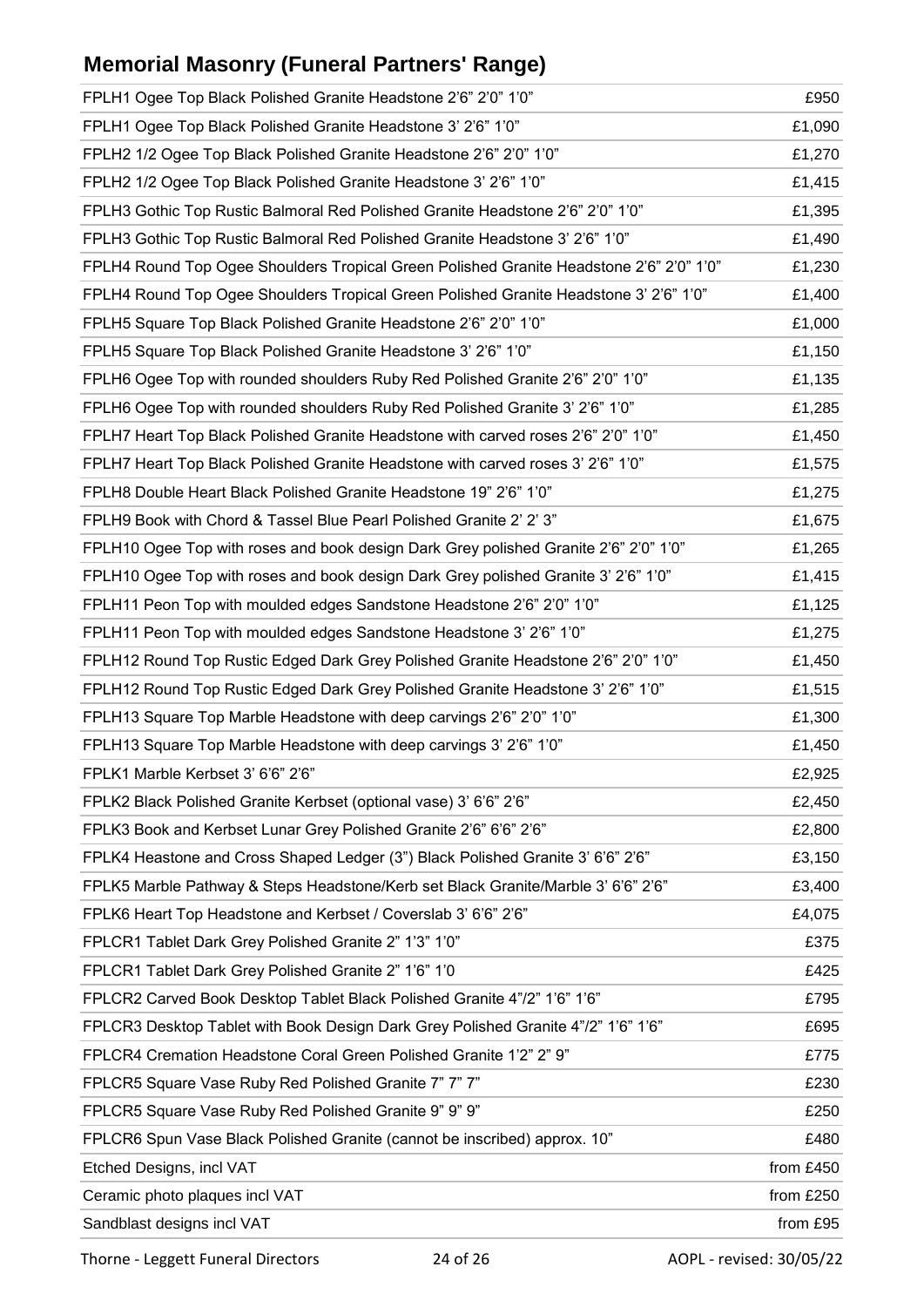| Additional Lettering - Sandblast and Painted (price per letter) | £2.50 |
|-----------------------------------------------------------------|-------|
| Additional Lettering - Sandblast and Gilded (price per letter)  | £2.90 |
| Additional Lettering - Handcut and Painted (prive per letter)   | £3.85 |
| Additional Lettering - Handcut and Gilded (price per letter)    | £5.00 |
| Repaint Lettering (price per letter)                            | £1.75 |
| Regild Lettering (price per letter)                             | £1.95 |
| Headstone - Remove and Refix up to 3'0                          | £325  |
| Kerb set - Remove and Refix                                     | £750  |
| Tablet - Remove and Refix                                       | £150  |
| Memorial Cleaning (Granite) - Headstone up to 3'                | £110  |
| Memorial Cleaning (Granite) - Kerb set                          | £210  |
| Memorial Cleaning (Granite) - Tablet                            | £30   |
| Memorial Cleaning (Granite) - Vase                              | £50   |